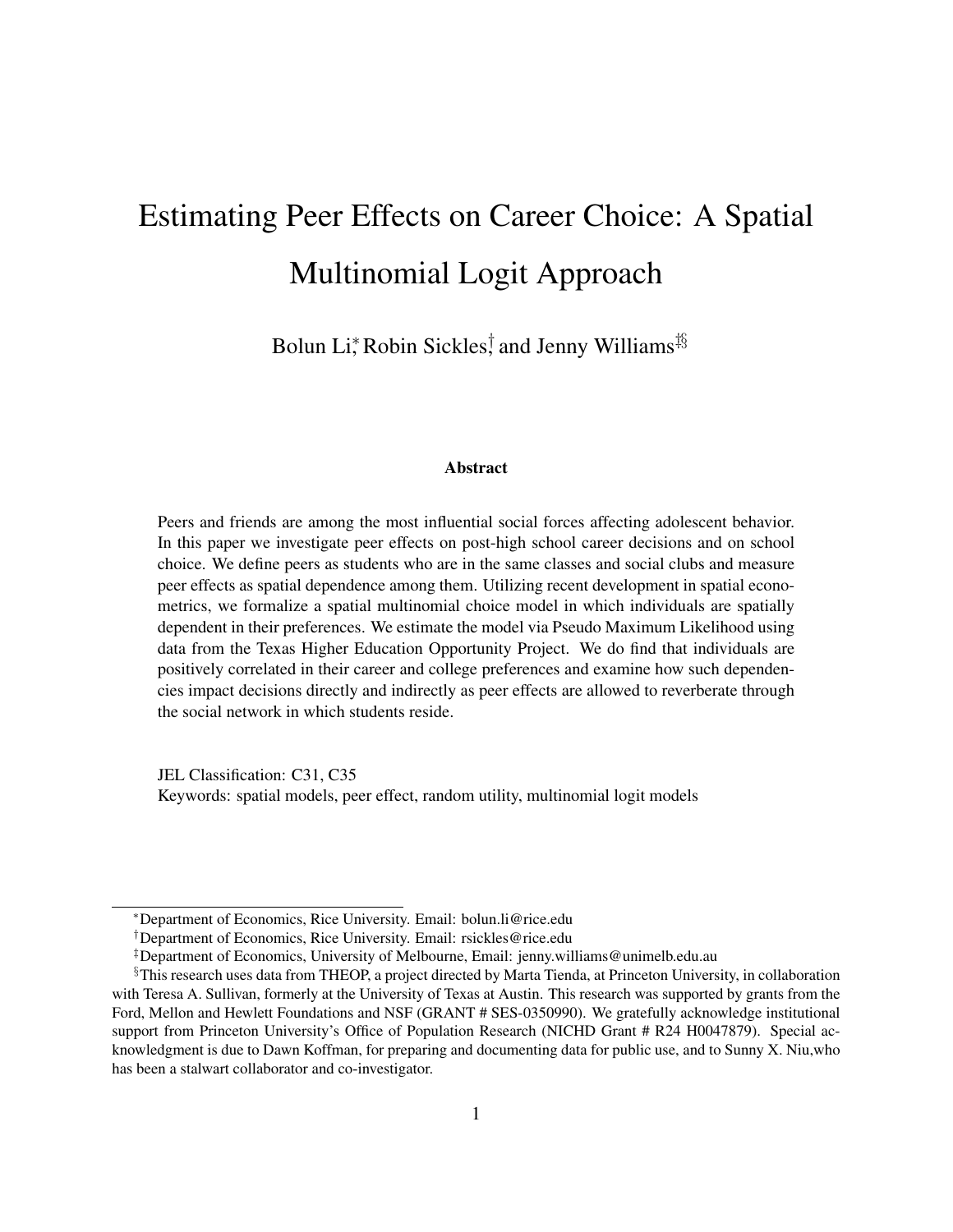## 1 Introduction

Peers and friends are among the most influential social forces affecting adolescent behavior. In this paper, we investigate peer effects on post-high school decisions. There is a substantial body of literature that studies peer influences on educational achievement [\(Ding & Lehrer,](#page-15-0) [2007;](#page-15-0) [Lin,](#page-16-0) [2010;](#page-16-0) [Fletcher & Tienda,](#page-15-1) [2009;](#page-15-1) [Neidell & Waldfogel,](#page-16-1) [2010;](#page-16-1) [Zimmerman,](#page-16-2) [2003\)](#page-16-2). Yet little is known about how peers influence post school decisions, such as whether to attend college or not, and career choices. The few studies that investigate peer effects on college attendance typically measure peer effects as the proportion of high-school friends who intend to go to college (Alvarado  $\&$  Turley, [2012;](#page-15-2) [Arcidiacono & Nicholson,](#page-15-3) [2005;](#page-15-3) [Fletcher,](#page-15-4) [2010;](#page-15-4) [Lyle,](#page-16-3) [2007\)](#page-16-3). However, these studies are silent on how the preferences of friends are formally linked and what mechanism best explains these links.

Utilizing developments in spatial econometrics [\(Anselin,](#page-15-5) [2002;](#page-15-5) [Calabrese & Elkink,](#page-15-6) [2014;](#page-15-6) [Chakir & Parent,](#page-15-7) [2009;](#page-15-7) [Smirnov,](#page-16-4) [2010;](#page-16-4) [Smirnov & Egan,](#page-16-5) [2012\)](#page-16-5), we define peer effects as spatial dependence among individuals. In particular, we define peers as students who are in the same classes and social clubs. We develop and estimate a spatial multinomial logit choice model in which individuals' latent utilities are linked through a spatial weight matrix. In doing so, we are able to account for interdependency among individuals, and hence their related preferences and choices. Our model is estimated using detailed information on high school seniors and their postschool choices from the Texas Higher Education Opportunity Project (THEOP).

The remainder of the paper is organized as follows. In Section [2,](#page-2-0) we introduce a spatial multinomial choice model that allows interdependence among individual preference. Section [3](#page-4-0) discusses details regarding our estimation strategy, including the calculation of indirect and indirect effects. In Section [4,](#page-7-0) we describe the data that we apply to our model. The estimation results are presented in Section [5,](#page-8-0) leading to our conclusions in Section [6.](#page-14-0)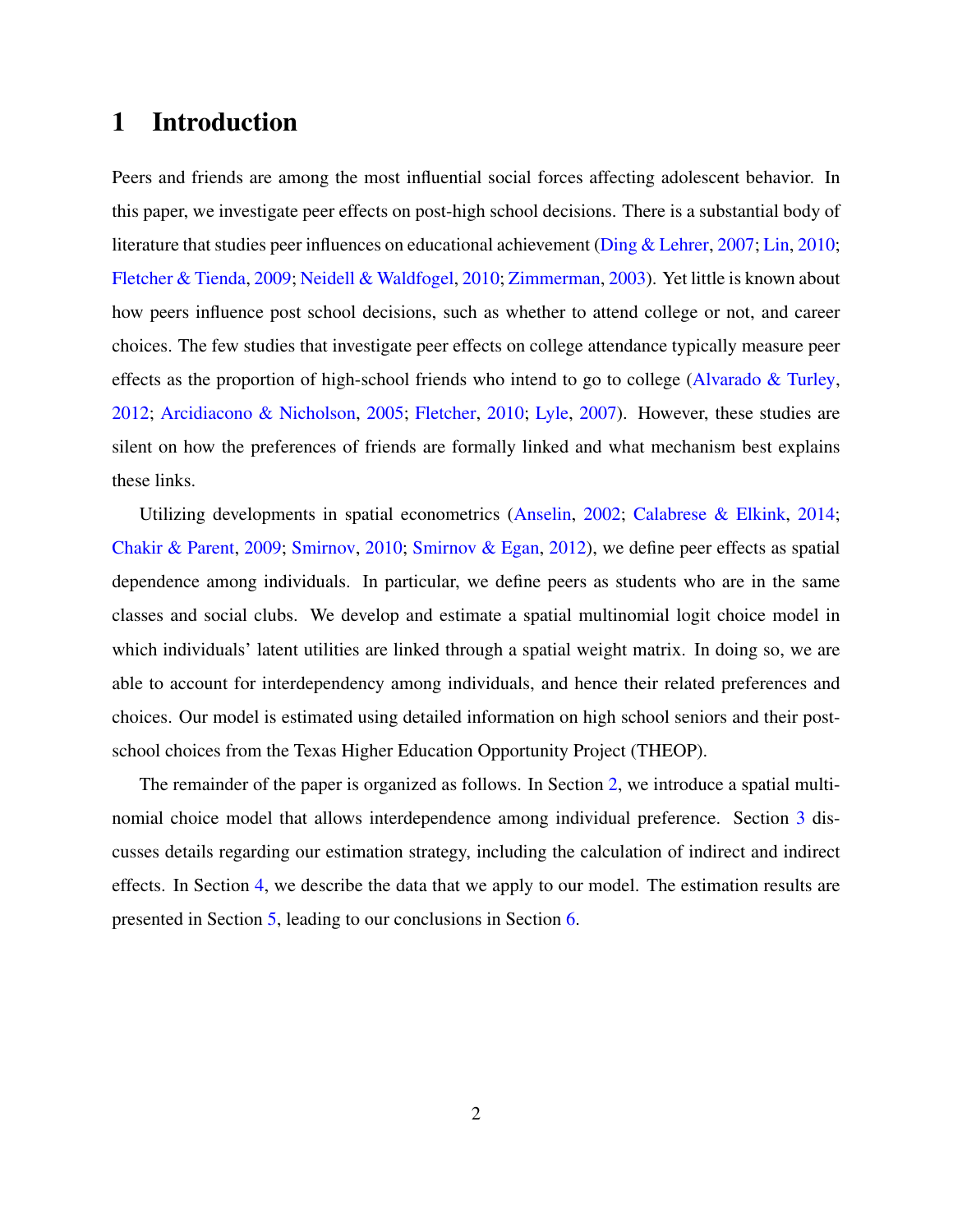## <span id="page-2-0"></span>2 Model

In this section, we outline our approach to measuring peer effects. We first define and construct the peer effects among high school seniors. Next, we discuss the spatial multinomial logit choice model which we use to model the interdependencies in peer choices.

#### 2.1 Measuring Peer Effects

Peer effects are understood as common classes and social clubs which each high school senior *i* shares with her peers in high school *s*. We are interested in whether individuals decide to attend college or select a profession given that they are linked in space. We estimate these different sets of decisions in two separate analyses.<sup>[1](#page-2-1)</sup>

To measure peer effects, we adapt a spatial econometrics approach. Let *N <sup>s</sup>* denote the set of high school seniors in high school *s* and  $|N^s| \equiv n^s$  be the total number of seniors in high school *s*. We define a symmetric square matrix  $A^s$  whose entity  $a_{ij}^s$  is the total number of classes and social clubs student *i* and *j* have in common in high school *s*. The dimension of  $A^s$  is the  $n^s \times n^s$ . We construct the spatial weight matrix *W<sup>s</sup>* that measures the peer effect in high school *s* in the following way:  $w_{ij}^s$  is an element of  $W^s$  defined as:

$$
w_{ij}^s = \begin{cases} a_{ij}^s, & \text{if } i \neq j \\ 0, & \text{if } i = j. \end{cases}
$$

Notice that the matrix *W<sup>s</sup>* has zero diagonal elements, as we do not allow for an individual to spatially affect herself. In addition,  $W^s$  is symmetric, i.e.,  $w_{ij}^s = w_{ji}^s$ , implying the peer effect between any two individuals is symmetric.<sup>[2](#page-2-2)</sup> The cardinal value of  $a_{ij}^s$  implies the ordinal closeness among friends.

<span id="page-2-1"></span><sup>&</sup>lt;sup>1</sup>We assume that *W* is exogenous to the model and chosen by the researcher. However, *W* is possible to be endogenous if the friendship formation among individuals is taken into consideration [\(Kelejian & Piras,](#page-15-8) [2014;](#page-15-8) [Qu &](#page-16-6) [Lee,](#page-16-6) [2015\)](#page-16-6). We do not model network formation in this paper.

<span id="page-2-2"></span><sup>2</sup> In what follows, the high school index superscript *s* is suppressed to ease notation.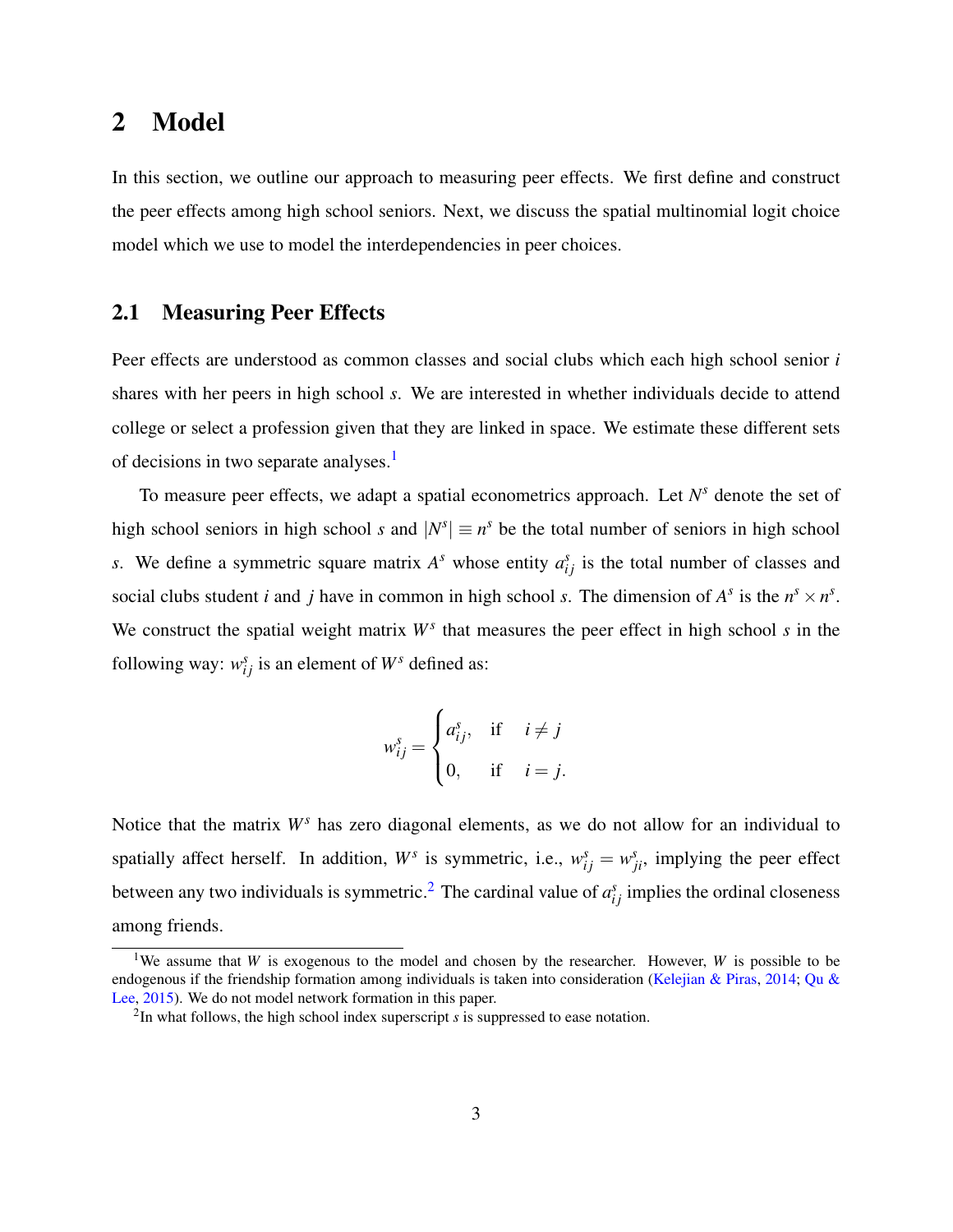#### <span id="page-3-3"></span>2.2 Spatial Random Utility

Let  $C_i$  denote the choice set of individual *i*. We assume that everyone faces the same choice set, i.e.,  $C_i = C$ . We assume that spatial dependence is specified as a relationship between individual preferences linked in space via a linear utility specification. The latent utility of individual *i* choosing alternative *j* is thus given by:

$$
u_{ij} = \rho \sum_{k=1}^{n} w_{ik} u_{kj} + v_j(\beta) + \varepsilon_{ij}.
$$
 (1)

The deterministic utility component of each alternative is denoted by  $v_j(\beta)$ . The parameters of interest are  $\rho$  and  $\beta$ . Idiosyncratic shocks  $\varepsilon_{ij}$  are introduced to form the random utility structure. The model includes a spatial lag vector  $\rho \sum_{k=1}^{n} w_{ik} u_{kj}$  which represents the linear combination of values of the latent dependent variable vector from neighboring observations. Because we allow for endogenous interaction and feedback effects, in the language of of [LeSage](#page-15-9) [\(2014\)](#page-15-9), the model considered in this paper falls into the category of a global spillover specification.

In addition, we assume  $\varepsilon_{ij}$  follows a Type I Extreme Value (TIEV) distribution. Let  $y_{ij}$  be an observed decision. The decision rule for individual *i* is:

<span id="page-3-0"></span>
$$
y_{ij} = \begin{cases} 1, & \text{if } u_{ij} \ge u_{il}, \forall j, l \in C \\ 0, & \text{otherwise} \end{cases}
$$
 (2)

and thus we allow for one and only one alternative to be chosen. By stacking the equations, we can write latent preferences as:

<span id="page-3-1"></span>
$$
u_j = \rho W u_j + v_j(\beta) + \varepsilon_j,
$$
\n(3)

where  $u_j = (u_{1j}, u_{2j}, ..., u_{nj})'$  and  $\varepsilon_j = (\varepsilon_{1j}, \varepsilon_{2j}, ..., \varepsilon_{nj})'$ . Equations [\(2\)](#page-3-0) and [\(3\)](#page-3-1) together with the distributional assumption on the error terms fully describe the basic spatial discrete choice model.<sup>[3](#page-3-2)</sup>

<span id="page-3-2"></span><sup>&</sup>lt;sup>3</sup>A richer model could also include the spatial impact  $\delta W$  on deterministic utility components  $v_j(\beta)$ . However, we do not consider it in this paper given the substantial nonlinearity of the current model.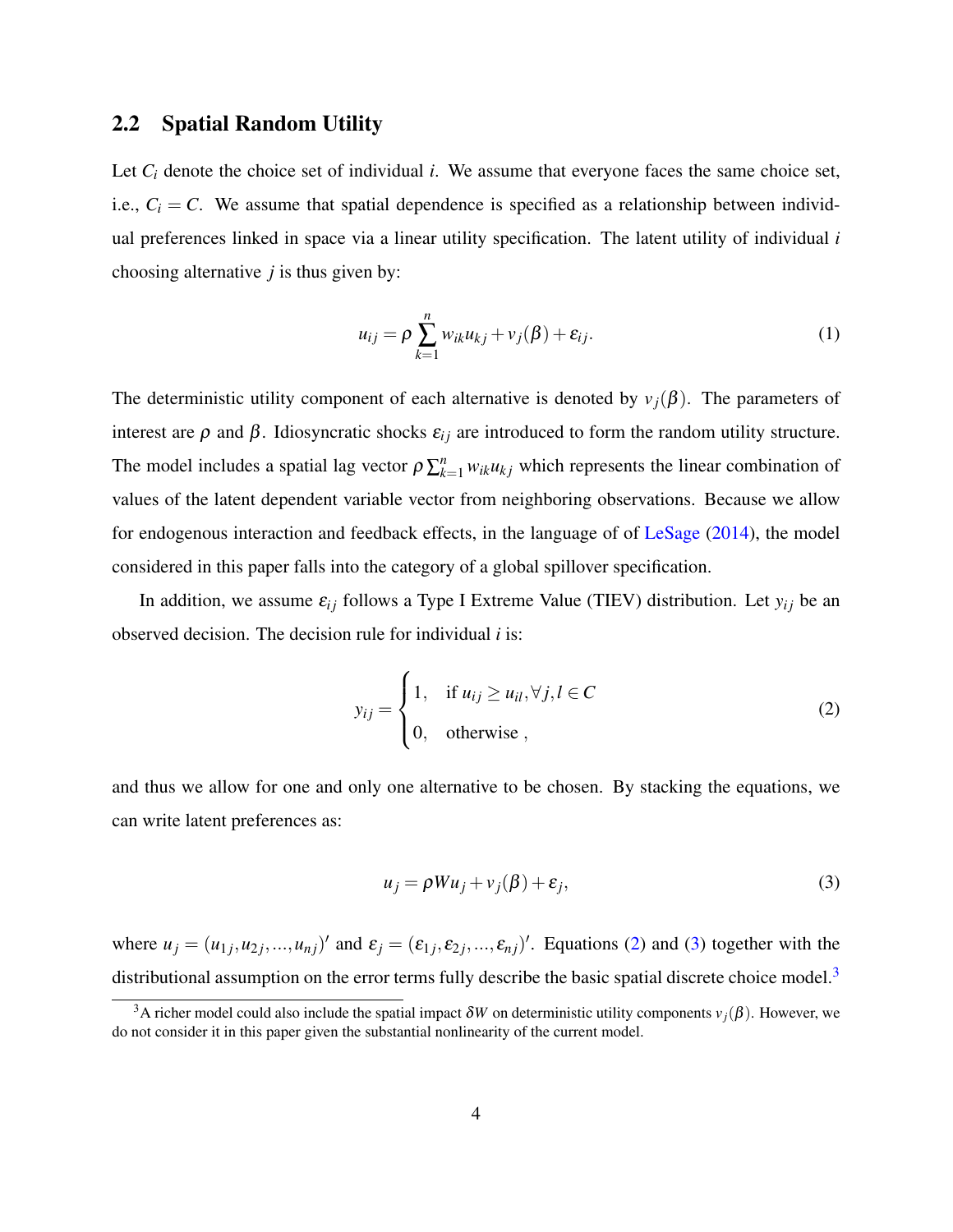## <span id="page-4-0"></span>3 Estimation

This section describes the statistical model derived from the utility structures in Section [2.2.](#page-3-3) We proceed in the following steps. First, we collect terms involving *u* in Equation [\(3\)](#page-3-1) and premultiply  $byZ \equiv (I - \rho V)^{-1}$ , where *V* is the row and column normalized matrix of *W* in order to preserve symmetry. Row standardization is required because for larger schools with more clubs and classes, the possibility the same level of engagement with peers could be distorted among different schools simply because the students had more options. One could also impose column standardization to achieve the same goal. Reduced form preferences thus become:

<span id="page-4-2"></span>
$$
u_j = Z(\rho)v_j(\beta) + Z(\rho)\varepsilon_j.
$$
\n(4)

Recalling that  $Z \equiv (I - \rho V)^{-1}$  and assuming convergence,<sup>[4](#page-4-1)</sup> we have

$$
Z(\rho) = \sum_{k=0}^{\infty} (\rho V)^k
$$
  
=  $D(\rho) + (Z(\rho) - D(\rho)),$  (5)

where  $D(\rho)$  is the  $n \times n$  matrix with the diagonal elements of  $Z(\rho)$ , which we refer to as the "private" or "direct" effect, while  $Z(\rho) - D(\rho)$  is the so-called "social" or indirect effect. Equation [\(4\)](#page-4-2) then can be written as:

$$
u_j = Z(\rho)v_j(\beta) + D(\rho)\varepsilon_j + (Z(\rho) - D(\rho))\varepsilon_j.
$$
\n(6)

We next make a behavioral assumption that individuals ignore social shocks  $(Z(\rho)-D(\rho))\varepsilon$  when making decisions. $<sup>5</sup>$  $<sup>5</sup>$  $<sup>5</sup>$  That is,</sup>

<span id="page-4-4"></span>
$$
u_j = Z(\rho)v_j(\beta) + D(\rho)\varepsilon_j.
$$
\n(7)

<span id="page-4-1"></span><sup>&</sup>lt;sup>4</sup>Convergence ensured by the identification conditions of the spatial discrete choice model. See the detailed discussion in [Smirnov](#page-16-4) [\(2010\)](#page-16-4).

<span id="page-4-3"></span><sup>5</sup>This assumption is violated however, when a student has strong preference over a certain school because this student doesn't have any peers.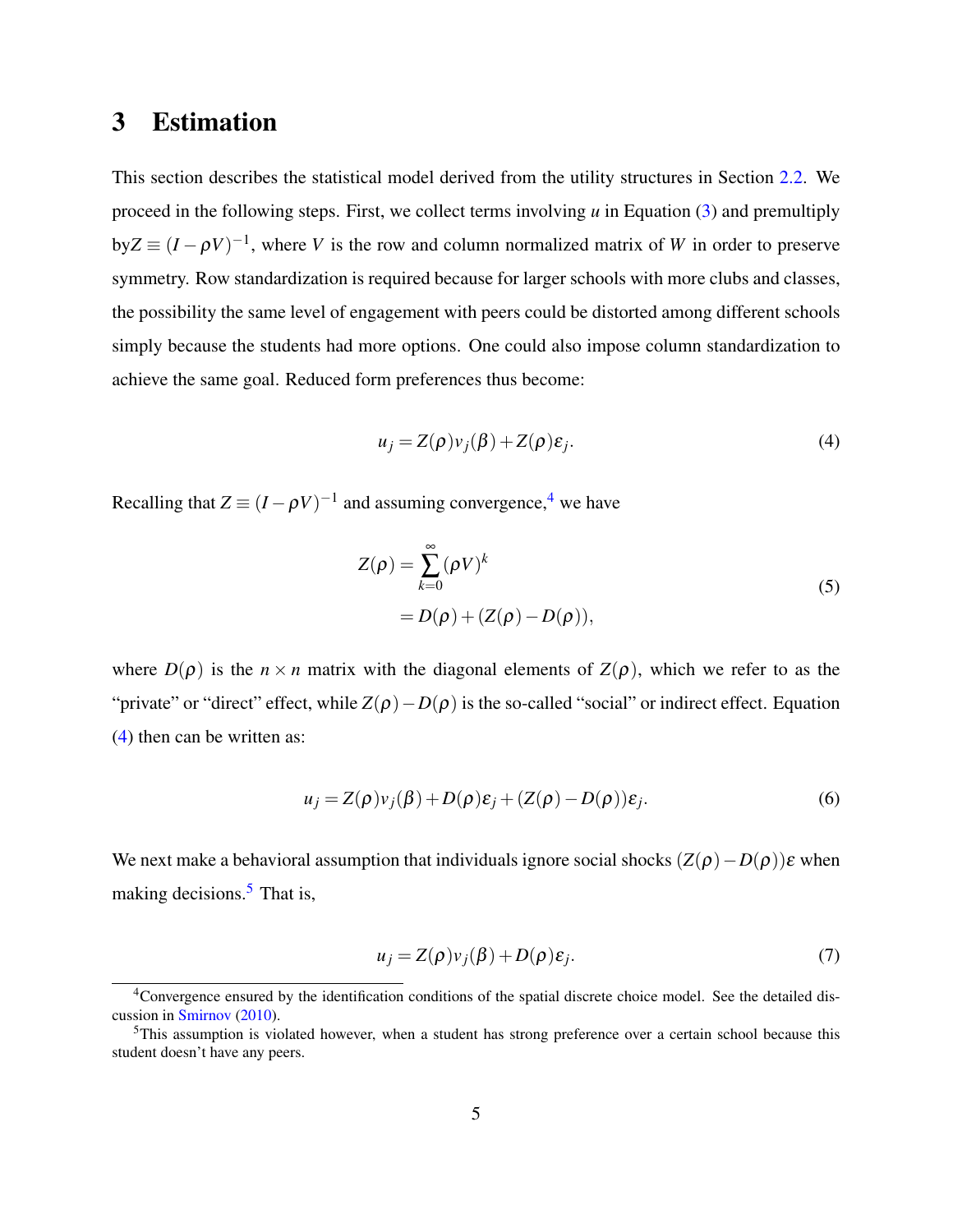Under the distributional assumption that  $\varepsilon$  follows the Type I Extreme Value distribution, the conditional probability of individual *i* choosing alternative *j* has the closed form expression:

$$
p_{ij} = \frac{\exp(\sum_{k=1}^{n} z_{ik}(\rho)v_{kj}(\beta)/d_{ii}(\rho))}{\sum_{j \in J} \exp(\sum_{k=1}^{n} z_{ik}(\rho)v_{kl}(\beta)/d_{ii}(\rho))}.
$$
\n(8)

Together with Equation [\(2\)](#page-3-0), the log-likelihood is:

<span id="page-5-0"></span>
$$
LL(\beta, \rho \mid y, X, W) = \sum_{i=1}^{n} \sum_{j=1}^{J} y_{ij} \ln(p_{ij}).
$$
\n(9)

The pseudo maximum likelihood estimates (PMLE) are the values of parameters  $(\rho, \beta)$  that maximize LL in equation  $(9)$ . Several remarks are worth mentioning. Equation  $(2)$  and  $(7)$  comprise an auxiliary form of the true model comprised by equations [\(3\)](#page-3-1) and [\(2\)](#page-3-0). Both models have the same observed deterministic components of individual random utilities. However, error terms in the auxiliary model are assumed to be independent. Since some of the information about effects of individual interdependence is not present in the auxiliary model, parameter estimates are not nec-essarily asymptotically efficient. [Smirnov](#page-16-4) [\(2010\)](#page-16-4) and Smirnov  $\&$  Egan [\(2012\)](#page-16-5), which our model is based on, provide Monte Carlo simulation results regarding to the bias, MSE and inference of this approach. They show that estimates and effects are consistently estimated.<sup>[6](#page-5-1)</sup>

Another way to estimate spatial multinomial choice models is to integrate out the errors' dependency structure. [Baltagi et al.](#page-15-10) [\(2016\)](#page-15-10) provides a detailed discussion of the methodology and computation feasibility of this method. Although conceptually straightforward, numerical integration introduces a computational burden. Moreover, the parameters of interest in this paper, spatial

<span id="page-5-1"></span><sup>&</sup>lt;sup>6</sup>We have also conducted a check on our methods by conducting a small Monte Carlo simulation. We proceeded in two steps. We allowed the total number of possible choices to be four and the number of different individual characteristics associated with each choice to be 5. We drew 5000 identically and independently distributed idiosyncratic shocks from the TEIV distribution and specified a symmetric and zero diagonal spatial weight matrix. After substituting the true parameter values, covariates, spatial weights, and idiosyncratic shocks into the utility function, we solved for the optimal decision for each observation and, given optimal decisions, individual characteristics and the spatial weight matrix, we used the estimation procedure just outlined to estimate model primitives with the data generated in the previous step. Simulation results based on 500 replications are available on request. Estimated parameters are close to the true parameter values and we are confident that our estimation algorithms are correct. We did not report our Monte Carlo simulation because the purpose of our simulation is simply to verify whether our code work properly.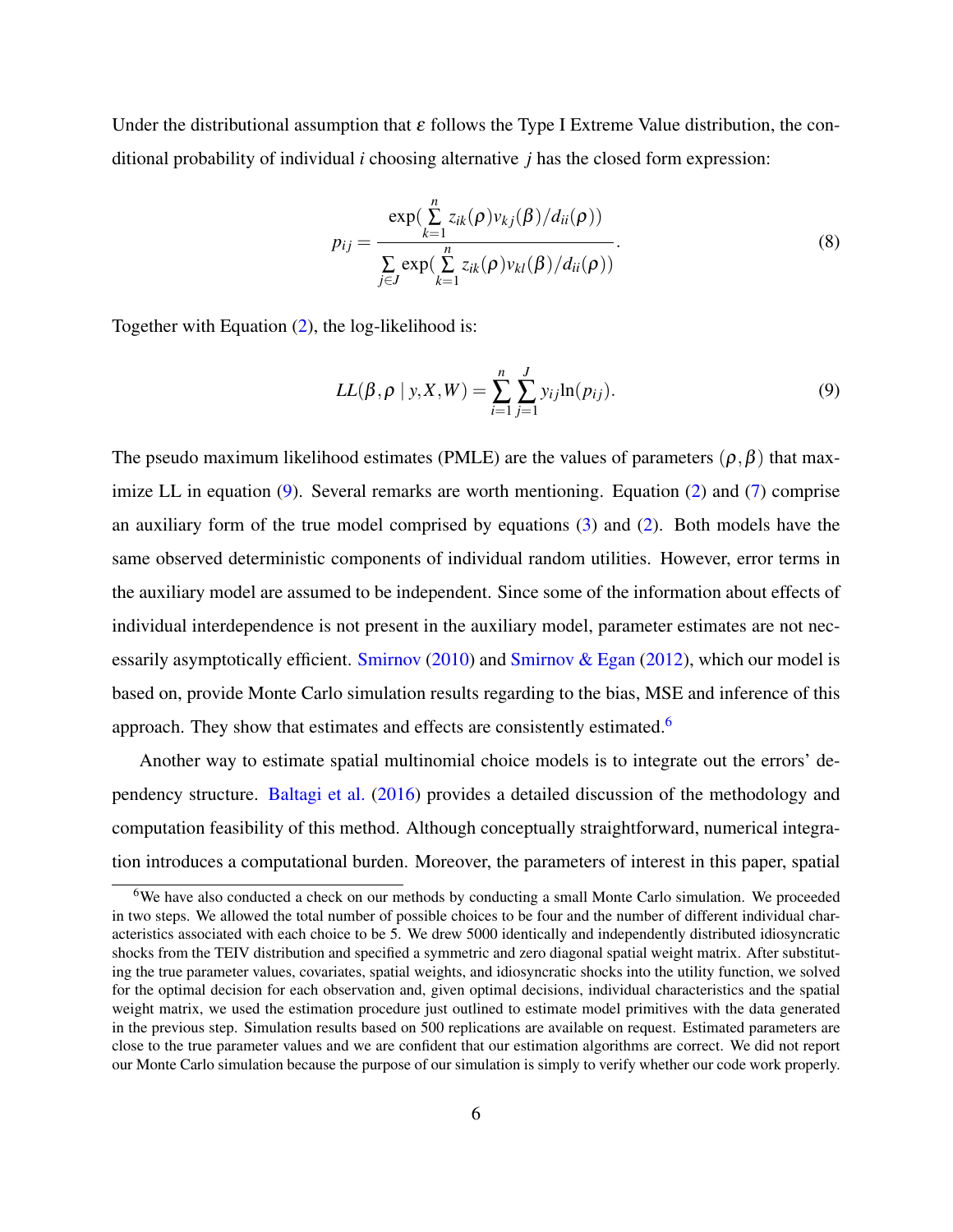effect  $\rho$  and utility parameters  $\beta$ , can be easily recovered without numerical integration.

Because we are interested in how peers influence choices, we define choice sets  $C_{\text{college}} \equiv$ {attending college, not attending college}, if she faces a binary choice, and *Ccareer* ≡ {attending college, working, serving military, staying at home}, if she faces multiple choices.<sup>[7](#page-6-0)</sup> Let *P* denote the total number of individual characteristics. The deterministic utility component is specified as:

<span id="page-6-1"></span>
$$
v_j(\beta_j) = x_i' \beta_j \tag{10}
$$

where  $x_i = (x_{i1}, x_{i2},...,x_{iP})$  denotes individual characteristics and  $\beta_j \equiv (\beta_{j1}, \beta_{j2},..., \beta_{jP})$  are parameter of interest. The marginal utility of each characteristic is alternative specific and thus is indexed by *j*. Substituting Equation [\(10\)](#page-6-1) into Equation [\(7\)](#page-4-4) completes the model.

#### 3.1 Direct & Indirect Impacts

Because the impact of changes in an explanatory variable differs over all observations, this section provides a measure of these varying impacts. The average total impact for coefficient  $\beta_{jp}$  is the average of all derivatives of the latent utility  $u_{ij}$  with respect to  $x_{ip}$  for any *i*. The average direct impact for coefficient  $\beta_{jp}$  is the average of all own derivatives. Naturally, the average indirect impact is defined as the difference between average total impact and average direct impact. Formally, the average total effect (TE), average direct effect (DE) and average indirect effect (IE) are defined as:

<span id="page-6-3"></span>
$$
TE(\beta_{jp}) = \frac{1}{N}l'\left[(I - \rho V)^{-1}\beta_{jp}\right]l
$$
  
\n
$$
DE(\beta_{jp}) = \frac{1}{N}tr\left((I - \rho V)^{-1}\beta_{jp}\right)
$$
  
\n
$$
IE(\beta_{jp}) = TE(\beta_{jp}) - DE(\beta_{jp})
$$
\n(11)

where *l* is a  $N \times 1$  vector of ones. <sup>[8](#page-6-2)</sup>

<span id="page-6-0"></span> $7$ In the case where an individual is working and attending school, her choice is defined as school if she is working part time. Staying at home is served as base and hence parameters  $\beta_1$  is normalized to 0 for the sake of identification.

<span id="page-6-2"></span><sup>&</sup>lt;sup>8</sup>It is worth noting that DE  $(\beta_{jp})$  equals  $\beta_{jp}$  because  $\frac{1}{N}tr((I - \rho V)^{-1}\beta_{jp}) = \frac{1}{N}tr((I - \rho V)^{-1})\beta_{jp} \approx \beta_{jp}$ . As pointed out by the referee, the last equality of previous equation should be approximated given large *N* and small ρ. In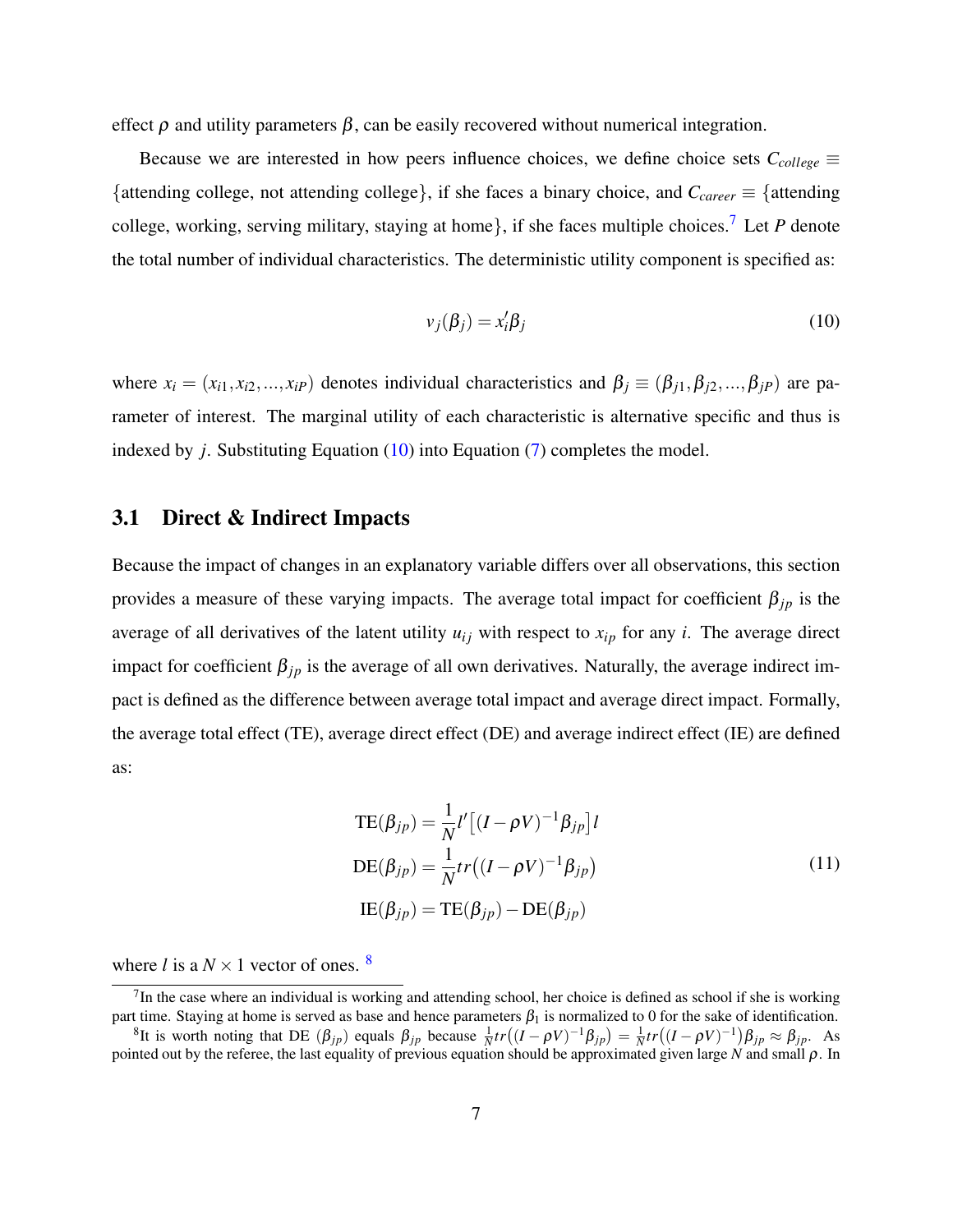## <span id="page-7-0"></span>4 Data

We estimate our model using data from the Texas Higher Education Opportunity Project (THEOP).<sup>[9](#page-7-1)</sup> The THEOP is accessible via the Princeton University Office of Population Research (OPR) data archive and requires confidentiality protocols that are rather extensive. It is a multi-year research evaluation study initiated by the Ford Foundation and undertaken by Princeton University's Office of Population Research. The centerpiece of THEOP is a two-cohort longitudinal survey of sophomores and seniors who were enrolled in Texas public high schools as of spring, 2002. Our estimation sample is drawn from the senior cohort only, which is a sample of 13,803 high school seniors attending 96 Texas public high schools. Students were randomly selected and surveyed during their last semester in high school and data were collected through a self-administered survey. Our estimation sample comprises 3125 seniors who responded to the self-administered survey.

Of relevance to this study, the THEOP provides a unique measure of peer effects. The survey asks each student what classes and social clubs she belongs to. We define peers as students who share common classes and social clubs. The THEOP also collects data on students' post high school activities in the second wave, which is used to construct the outcome variables for our analysis. We construct two outcomes. The first is a binary indicator for attending college. This variable is coded as one for all respondents who report attending college, either part or full time, in the follow-up survey. The second outcome is a multinomial measure for post high school career choice. This variable is coded as 1 if the respondent's primary activity is attending college, 2 if the respondent's primary activity is working, 3 if the respondent joins the military, and 4 if they are not attending college, not working and not in the military. Table [1](#page-17-0) shows the sample distributions of the outcomes we study.  $81\%$  of our sample attend college either part or full time, while  $19\%$ report that they do not attend college at all. In terms of their primary activity, 70% of respondents report their primary activity is attending college, 15% report that their primary activity is working, 5% report being int he military, and 10% are not attending college, are not working, and are not in

calculating the different and indirect effect below, we use the definition in Equation  $(11)$  proposed in [LeSage & Pace](#page-16-7) [\(2009\)](#page-16-7).

<span id="page-7-1"></span><sup>&</sup>lt;sup>9</sup>Papers based on the public and restricted use data are posted on the THEOP Web site at http://theop.princeton.edu/publications/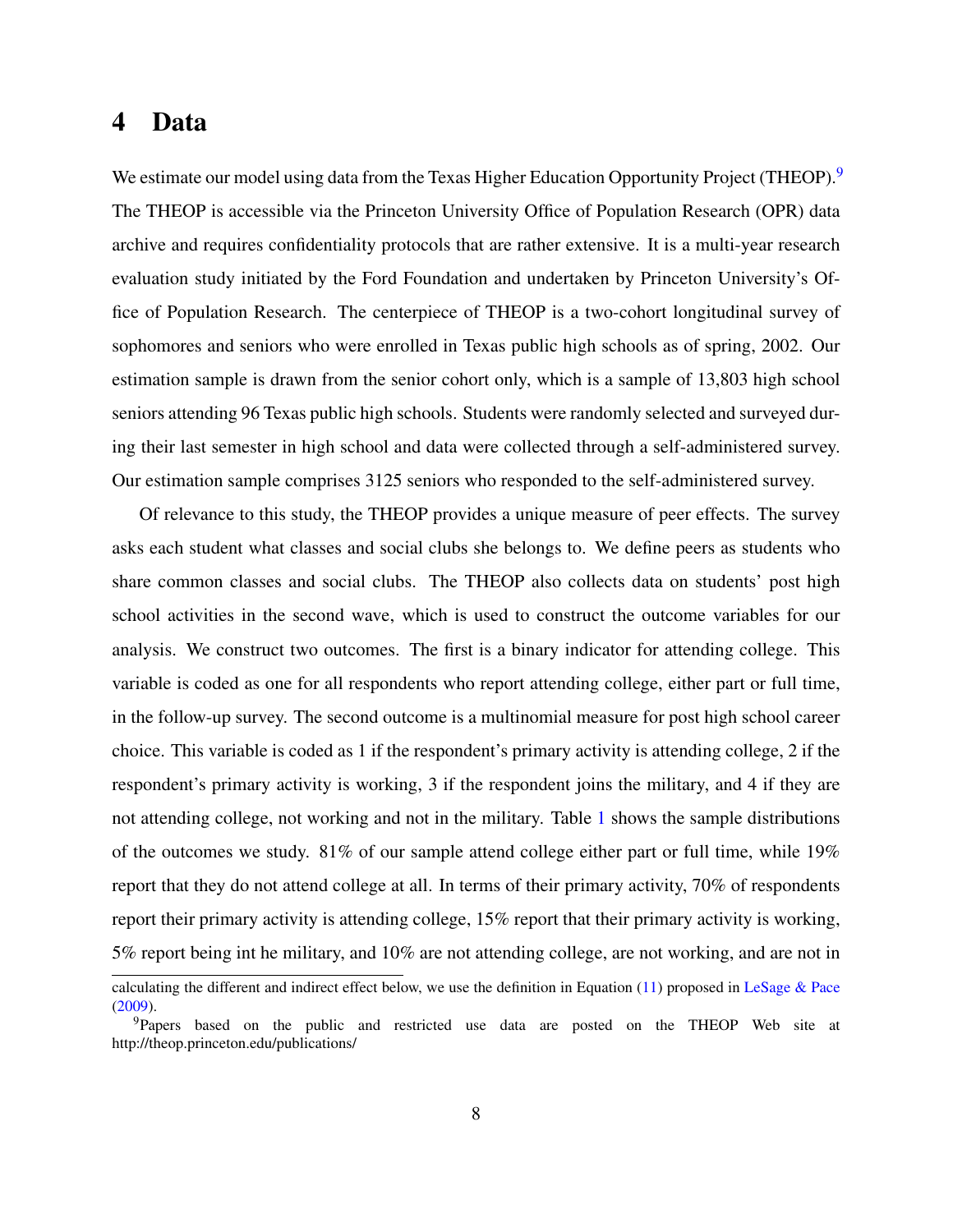the military (are at home).

In addition, THEOP contains high school characteristics and individual demographics. Table [2](#page-17-1) presents the sample descriptive statistics used in estimation. Figures [1](#page-18-0) and [2](#page-19-0) present undirected networks of peers in for two different Texas High Schools. It is clear from these two examples, which are representative of the other Texas hight school peer patterns, that such network linkages are pronounced and that there is variation in these networks across Texas high schools.

## <span id="page-8-0"></span>5 Estimation Results

#### 5.1 Binary Models for College Attendance

Table [3](#page-20-0) and Table [4](#page-21-0) present maximum likelihood estimation of the coefficients of the binary choice logit model, and the spatial binary logit model for attending college. The impact of changes in explanatory variable for the logit model (both average partial effects (APE) and partial effects evaluated at sample averages (PEA)) are also presented in Table [3,](#page-20-0) and direct and indirect effects of explanatory variables for the spatial logit model are presented in Table [5.](#page-22-0)

Overall, the first point to note is that the spatial model finds significant evidence of peer effects, as evidenced by the positive and significant coefficient estimate on the peer effect term,  $\rho$ . Nonetheless, the coefficient estimates from the binary logit and the spatial binary logit model show general agreement in terms of the characteristics of the individual and their parents that are significant determinants of seniors' decision to go to college. In particular, the probability of attending college is lower for females, for seniors who are older, and who perform worse academically as measured by their percentile class rank, and for those whose family rents rather then owns their home. As expected, the probability of attending college is increasing in parental education, although only the education of the father (and not the mother) is significant in the spatial model that accounts for peer effects.<sup>[10](#page-8-1)</sup>

<span id="page-8-1"></span>School characteristics are also important determinants of student choices, however, the esti-

 $10$ In estimation, we treat parental education as a continuous variable instead of categorical variable because education is a monotonic ascending order in terms level and year and is discretized as a fine level.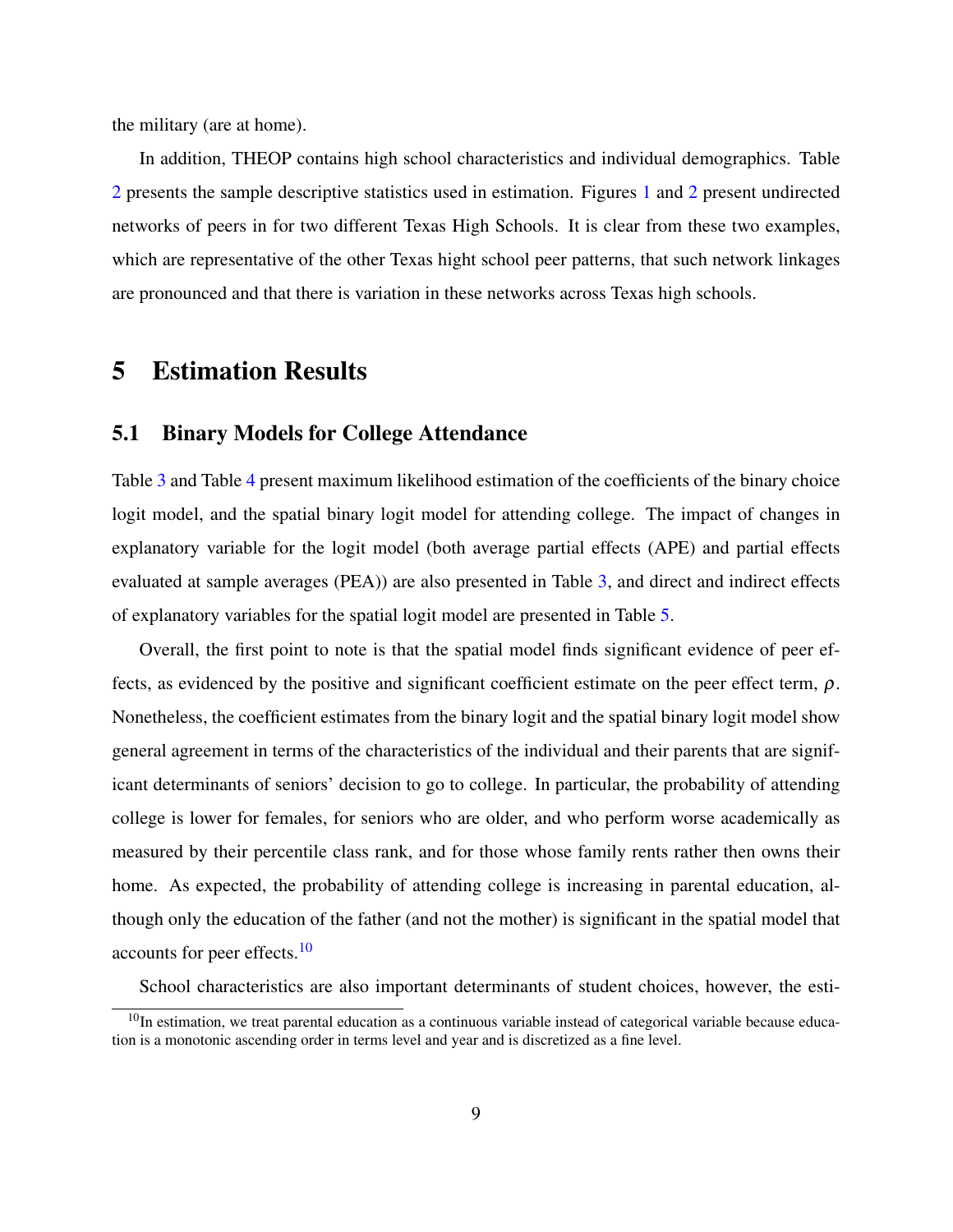mated effects differ when peer effects are accounted for. For example, after accounting for peer effects, the likelihood that an individual attends college is increasing in the college attendance rate of the high school they attend, and decreasing in the dropout rate of the high school they attend whereas in the binary logit model that does not account for peer effects, the percent attending college or percent dropping out of high school do not impact on individuals decision to attend college. Similarly, high school level variables related to the availability of advanced placement (AP) courses, the percent of students taking AP courses and the percent passing AP course are significantly and positively related to the individual attending college after accounting for peer effects, whereas only whether AP courses are offered is significantly related to attending college in the simple logit model. Finally, after accounting for peer effects, the probability of attending college is decreasing in the distance to a 4 year college and and the distance to a private college, whereas the estimates from the simple logit imply the opposite – that the probability of attending college is increasing in distance to four year and private colleges.

In terms of magnitudes of impacts of individual, family and school characteristics, the spatial model that accounts for peer effects implies much larger effects than the simple logit model, as a comparison of the APE (or PEA) in Table [3](#page-20-0) with the direct and indirect effects (the sum of which produce the total partial effect) reported in Table [5](#page-22-0) reveals. For example, the simple logit model estimates imply a partial effect of father's education on college attendance of 2 percentage points whereas the spatial model estimates imply an total effect of 14 percentage points, comprised of a 10 percentage point direct effect and a 4 percentage point indirect effect. Similarly, the logit model estimates imply a 4 percentage point reduction in the probability of attending college for seniors whose family live in a rented accommodation compared to those whose family own their home, whereas the coefficient estimates from the spatial model imply a total reduction in the probability of attending college of 60 percentage points, comprised of a 43 percentage point reduction due to the direct effect and a 17 percentage point reduction due to the indirect effect. Characteristics of the high school seniors attend typically have economically small impacts on the decision to attend college in both the spatial and non-spatial models.

In order to provide a more concrete insight into the modeling results, we use the coefficient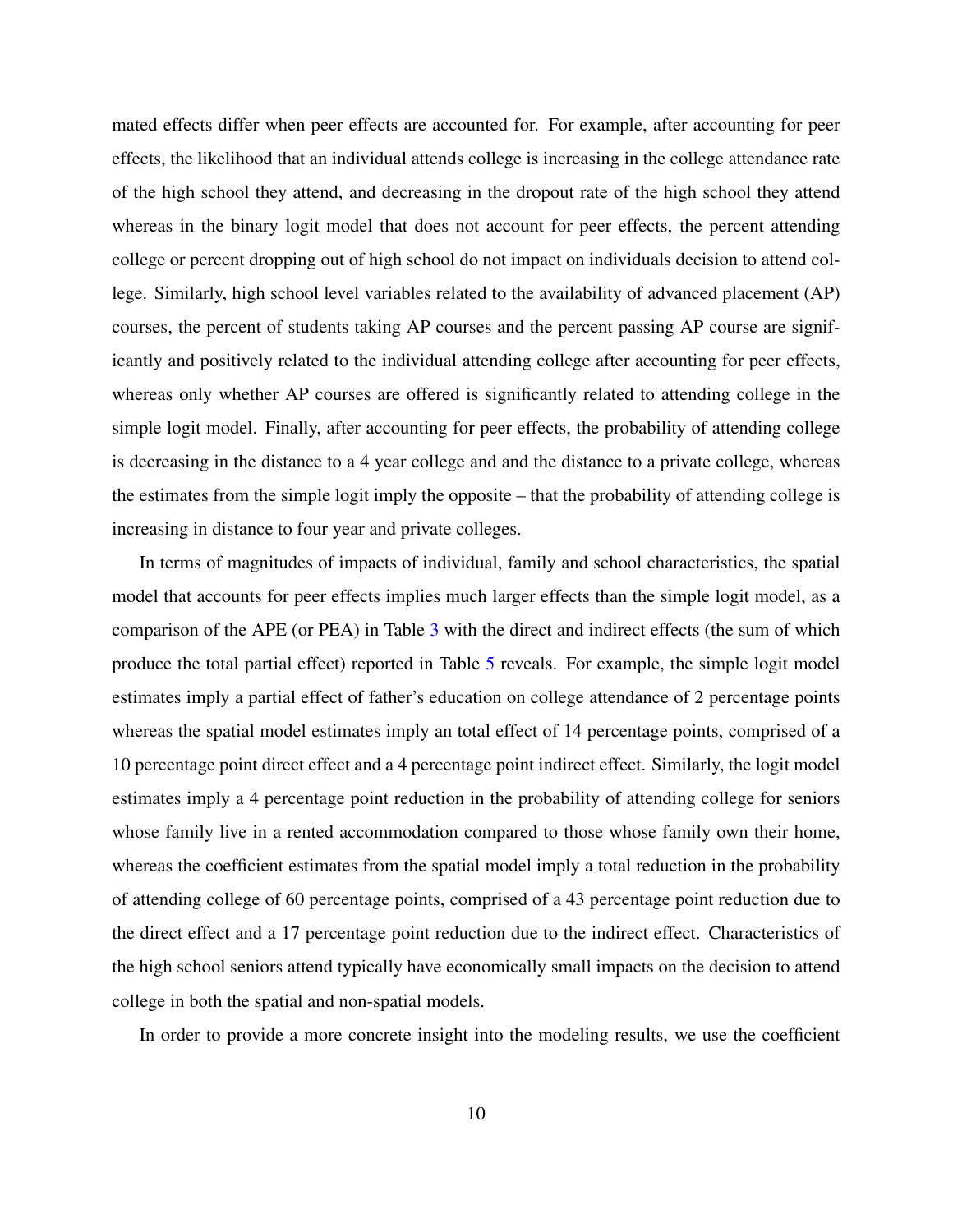estimates from the non-spatial and spatial models to predict the probability of attending college as a function of individual (and school characteristics). These are reported in Table [6.](#page-23-0)

Table [6](#page-23-0) shows that for females, the predicted probability of attending college is lower when peer effects are taken into account compared to when they are not.

For example, using coefficient estimates from the spatial model that accounts for peer effects, the probability of attending college for a female from a racially diversified high school whose parents both have less than a high school education is 0.526 compared to 0.578 based on coefficients from the non-spatial model.<sup>[11](#page-10-0)</sup> For a female from a less racially diversified high school with parents who both have less than a high school education, the probability of attending college is predicted to be 0.541 based on the spatial model, compared to 0.609 using the non-spatial model estimates.<sup>[12](#page-10-1)</sup> The impact of increasing both parents education from less than a high school education to at least a high school education is, however, estimated to be slightly greater for females using the spatial model estimates compared to the non-spatial model estimates. Specifically, for females from a racially diversified high school, increasing both parents education raises the probability of attending college by 0.237 using the spatial model estimates compared to a 0.2216 increase using the non-spatial model estimates. For females from a less racially diversified high school the increase in the probability of attending college is 0.26 based on the spatial model and 0.236 based on the non-spatial model.

For males, the predicted probability of attending college is slightly greater based on the spatial model (compared to the non-spatial model) for those whose parents both have a low level of education, and is slightly greater based on the non-spatial model for those whose parents both have at least a high school education. In contrast to the results for females, the impact of increasing the education of both parents from less than high school to at least a high school graduate is larger for males when peer effects are not accounted for. Using the coefficient estimates from the non-spatial model, increasing both parents education leads to 0.194 improvement in the probability that a male from a racially diversified high school attends college and a 0.18 improvement in the probability that a male from a less racially diversified high school attends college. Using the spatial model,

<span id="page-10-0"></span> $11$ We define racially diversified high school as one with at least 50% of its student body is non-white.

<span id="page-10-1"></span><sup>&</sup>lt;sup>12</sup>We define a less racially diversified high school as one with at least 50% of its student body is white.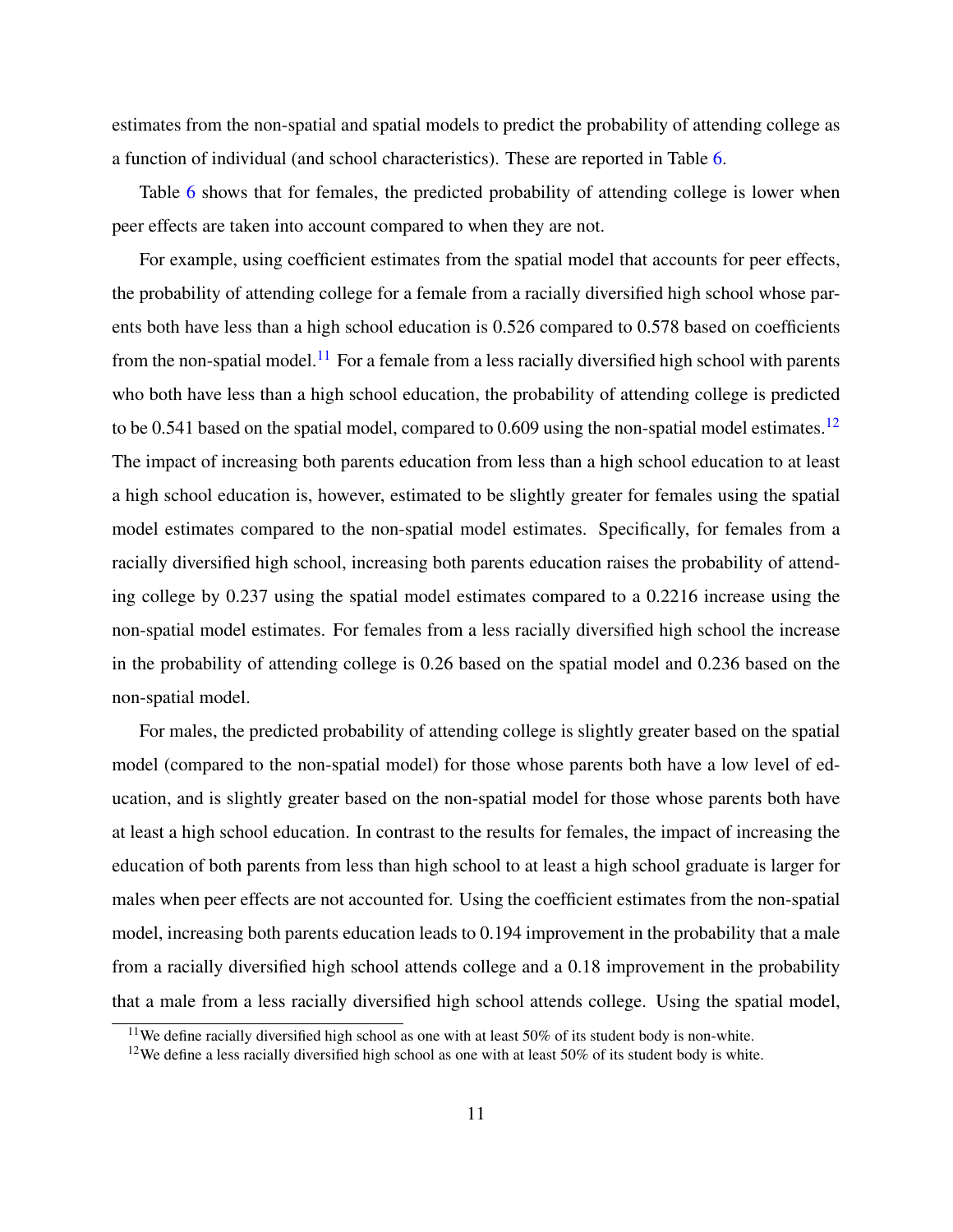the corresponding effects are 0.129 and 0.165.

Table [6](#page-23-0) also shows that for a given race and parental education level, irrespective of whether or not peer effects are accounted for, males are more likely to attend college than females. The predicted probabilities based on the spatial (non-spatial) model for females and males indicated that females from a racially diversified high school with parents that have less than a high school education have a 0.526 (0.578) probability of attending college compared to 0.692 (0.666) for a male from a racially diversified high school with parents who have less than a high school education.

#### 5.2 Mulinomial Models for Post High School Choice

Table [7](#page-24-0) and Table [10](#page-27-0) provide maximum likelihood coefficient estimates of the model of post high school choice, where senior choose to either attend college, to work, to join the military, or to stay home (where stay at home is the base category). Table [8](#page-25-0) and Table [9](#page-26-0) report partial effects of the explanatory variables for the Multinomial Logit Model and Table [11](#page-28-0) reports direct and indirect partial effects from the spatial multinomial model.

As with the binary spatial model for college attendance, the multinomial spatial model provides evidence of the importance of high school peer effects in post school decisions. Specifically, the coefficient on the peer effect term,  $\rho$ , is statistically significant and positive. In terms of the impact of individual, family and school characteristics, the point estimates are quite similar for the simple multinomial and spatial multinomial models, although there are differences in the precision with which the coefficients are estimated. For example, in the spatial multinomial model, all else being equal, females are statistically significantly more likely than males to attend college, to work, and to join the military, whereas the coefficients estimates are significant for working and joining the military only in the simple multinomial model.

Irrespective of the model estimated, however, very few of the individual, family, or school characteristics predict joining the military after high school. And while individual academic performance as measured by percentile rank in class, parents education, and having a family who rents their home are statistically important determinants of attending college in both multinomial and spatial multinomial models, school characteristics have differing effects. In the spatial multi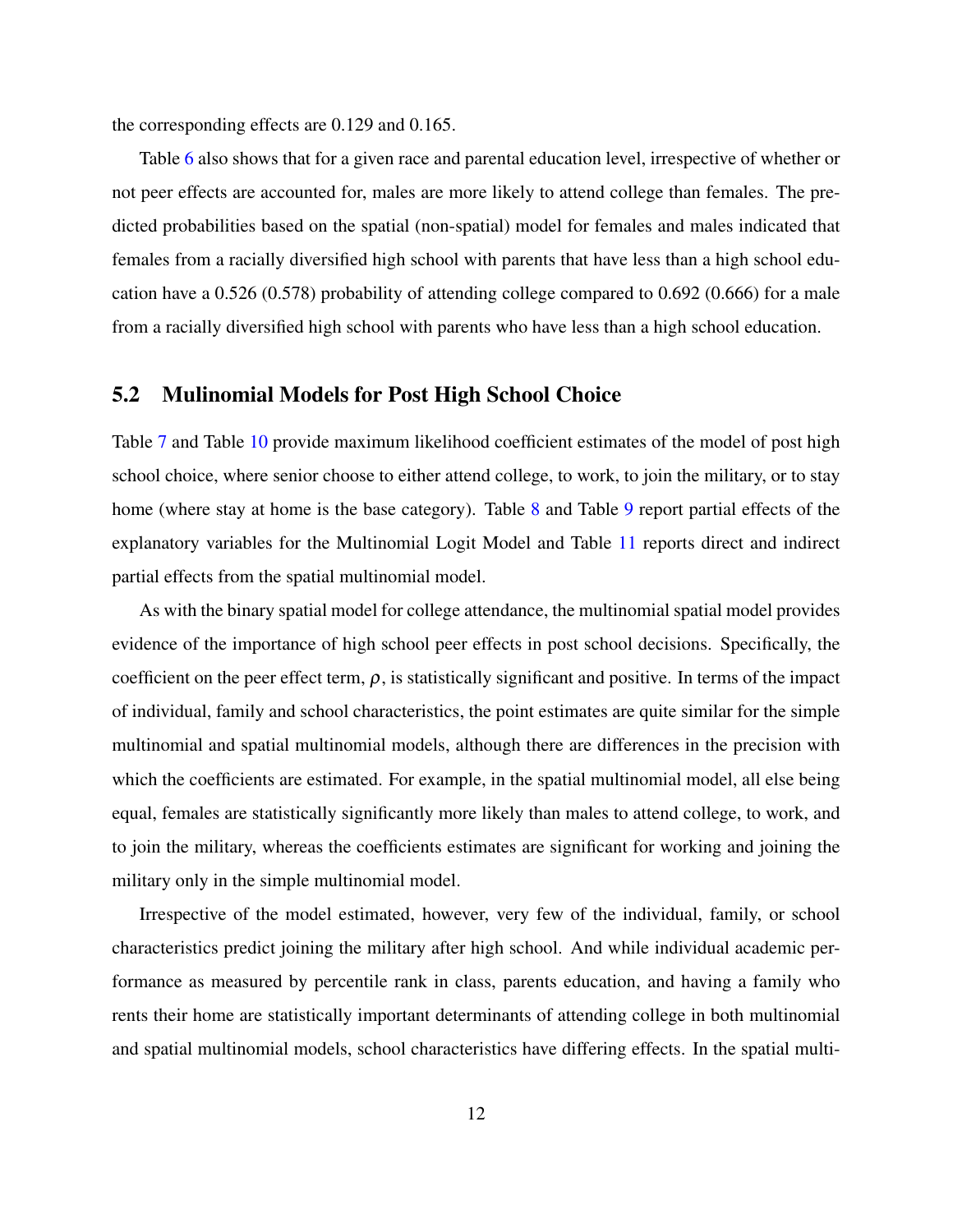nomial model, for example, the percentage of students from the high school attending college increases the likelihood of the individual attending college, while greater distances to 4 and 2 year colleges reduce it. In contrast, estimates from the simple multinomial model indicate that the probability of attending college is higher for students attending high schools a greater distance from a four year college, and lower for students from high schools with a higher proportion of low income students. Similarly, the estimates from the spatial multinomial logit indicate that the probability of choosing to work following high school is statistically significantly lower amongst individuals who attended high schools further away from 4 year colleges and with fewer nonwhites enrollments, whereas the simple multinomial logit estimates indicate a statistically significantly *higher* probability of working for students from high schools further away from 4 year colleges and with fewer nonwhites enrollments.

Overall, however, it is characteristics of the high school seniors and their family, not school characteristics, that are economically significant determinants of post-high school college and career decisions. This is demonstrated in Tables 8 and 9, which report average partial effects and partial effects at the average for the simple multinomial logit model, and in Table [11,](#page-28-0) which reports direct and indirect effects for the spatial model that accounts for peer effects. It is interesting to note that for the spatial multinomial logit model, the direct effects are typically around twice the magnitude of the indirect effects.

As with the binary logit models, we provide a more concrete comparison of the non-spatial and spatial multinomail logit model estimates by way of model predictions regarding the probability of attending college, working, and joining the military (leisure is the base category. These are reported for males and females from racially diversified high schools and less racially diversified high school who have parents with a low level of education (both parents have less than a high school education) and a high level of education (both parents are high school graduates) in Table [12.](#page-29-0)

As Table [12](#page-29-0) shows, regardless of gender, race and parental education, and whether or not the impact of peers is accounted for, the high school students in our sample are more likely to attend college than work after completing high school, and more likely to work than join the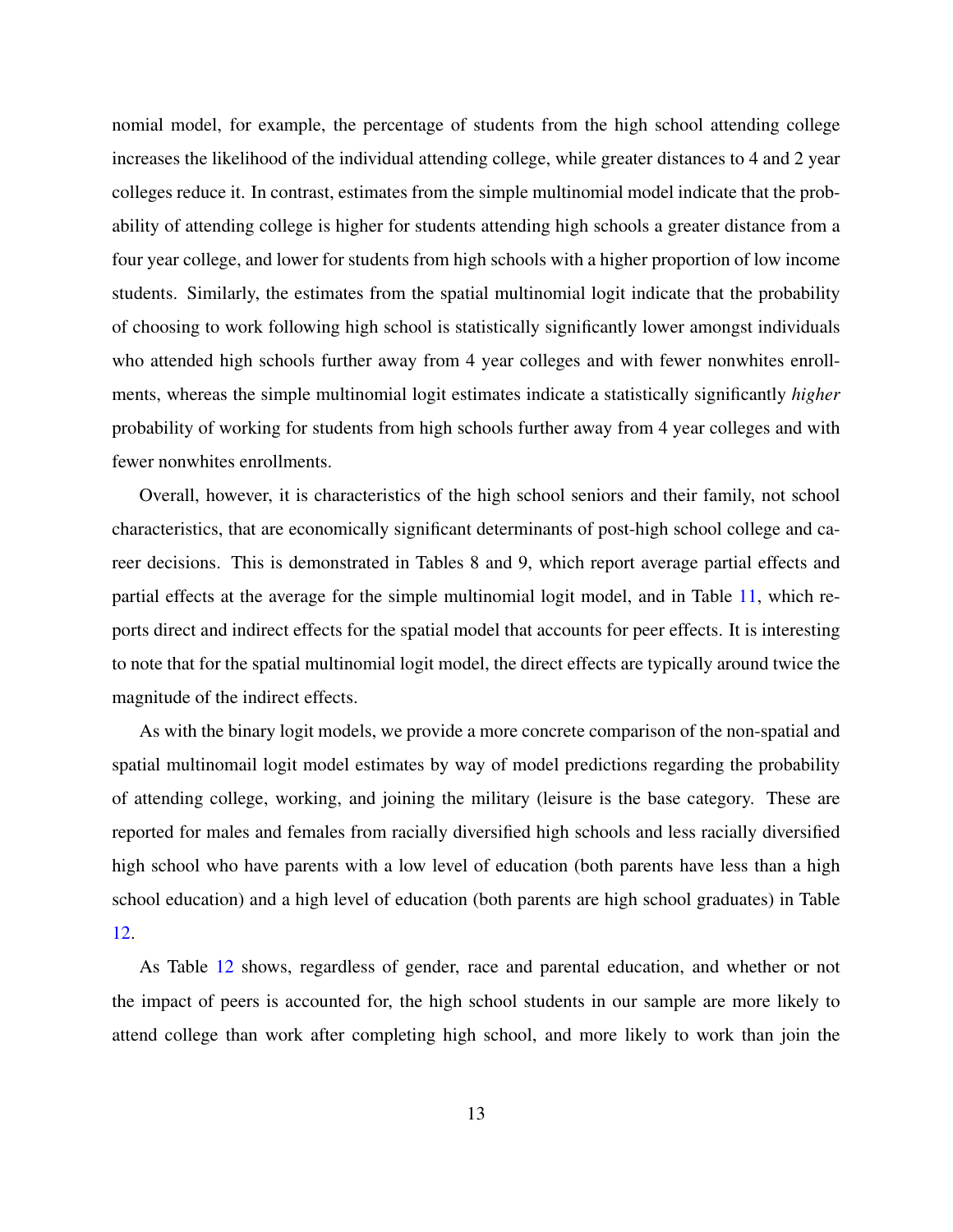military (males from a less racially diversified high school with parents who have each graduated high school are the exception). For example, a female from a racially diversified high school with parents with a low level of education attends college with probability 0.467, works with probability 0.239 and joins the military with probability 0.124 based on the non-spatial model. However, ignoring peer effects appears to lead to an upward bias in the estimated probabilities. Once peer effects are accounted for, the corresponding probabilities are estimated to be 0.386 for attending college, 0.193 for working and 0.112 for joining the military. Similarly for males, by failing to account for peer effects, the non-spatial model tends to lead to upward biased predictions probability of attending college, although the predictions for working and joining the military are similar. For a males from a racially diversified high school with parents who have a low level of education for example, the non-spatial model predicts the probability of attending college is 0.581, the probability of working is 0.164, and the probability of joining the military is 0.025. The corresponding predictions based on the spatial model that accounts for peer effects are 0.573, 0.165 and 0.03.

It is also the case that gender and parental education are more important determinants of sample members post-high school choices than race in both the spatial and non-spatial model. In the spatial model for example, the probability of a female from a less diversified high school with parents who have both graduated high school attending college is 0.654 compared to 0.787 for a male from a racially diversified high school with 2 parents who have graduated high school (the probabilities are 0.678 and 0.796, respectively for the non-spatial model). In terms of parental education, the probability that a female from a racially diversified high school with parents who have both not graduated high school attending college is 0.386 compared to 0.666 if both parents have graduated high school according the spatial model (the probabilities are 0.467 and 0.678, respectively for the non-spatial model)

Finally the impact of increasing parents education on attending college is sensitive to accounting for peer effects for females from a racially diversified high school and males from a less racially diversified high school (but not other categories). For example, the spatial model estimates the impact of increasing both parents education (from low to high) on attending college is for females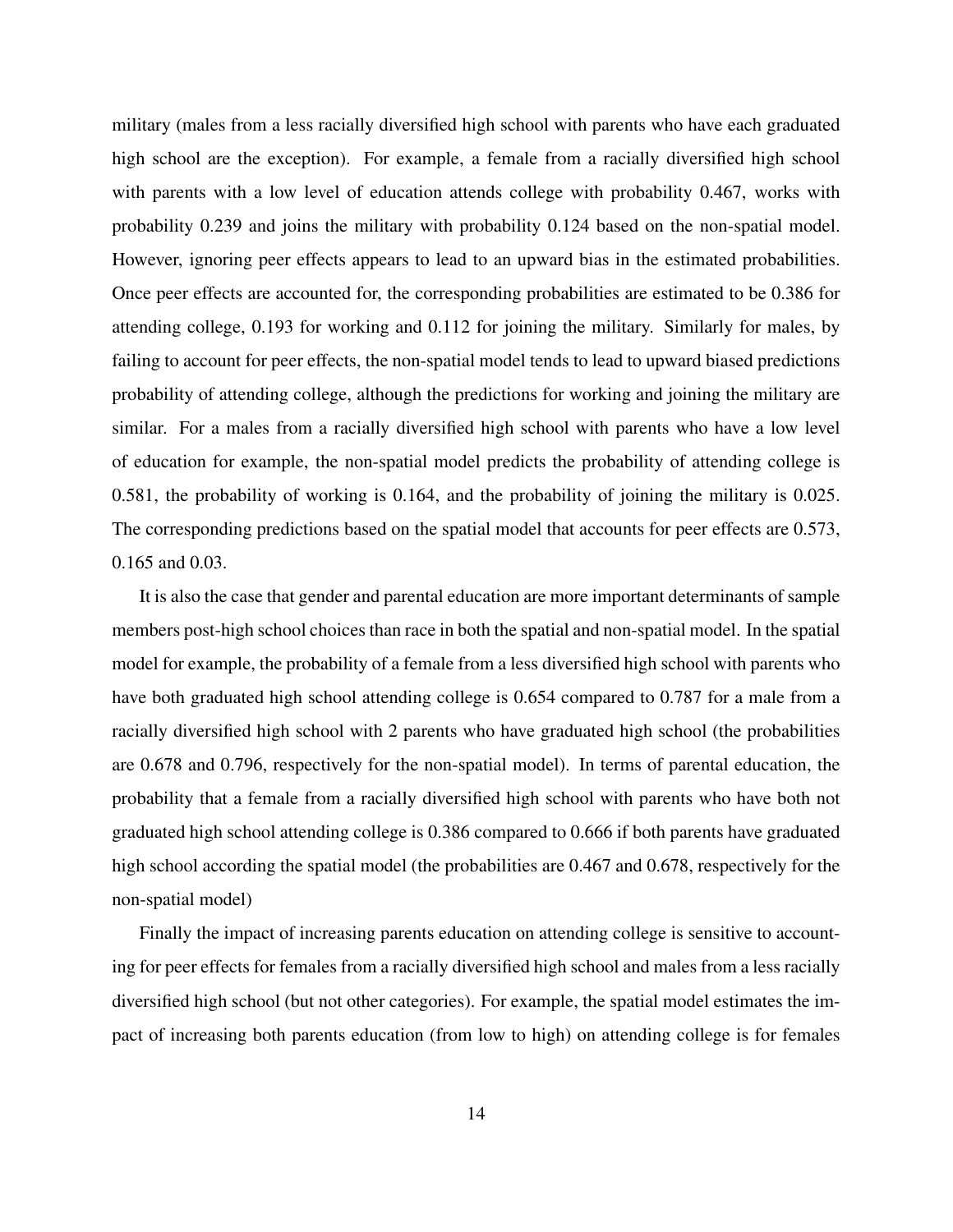from a racially diversified high school is 0.268 compared to 0.211 from the non-spatial model. For males from a less racially diversified high school, the corresponding predictions are 0.323 for the spatial model and 0.219 for the non-spatial model.

# <span id="page-14-0"></span>6 Conclusion

Our study has developed a spatial model of to study the impact of peer effects on post high school decision making based on the random utility paradigm and has applied this econometric model to a unique data set of High School Seniors in Texas. We have developed both a binary and multinomial logit specifications of the random utility model utilizing parametric specifications based on standard treatments used in the random utility literature and have considered a spatially autoregressive generalization of the classical random utility model to account for peer effects within Texas High Schools. Allowing interdependence among individual preference requires us to develop a new estimation strategy and interpretation of marginal effects that include the calculation of indirect and indirect effects. Our estimation results clearly point to the importance of peer effects in this age group of young people and that such peer effects, if ignored, may distort our understanding of the determinants of such decisions, both in terms of magnitudes and in terms of directions of effects.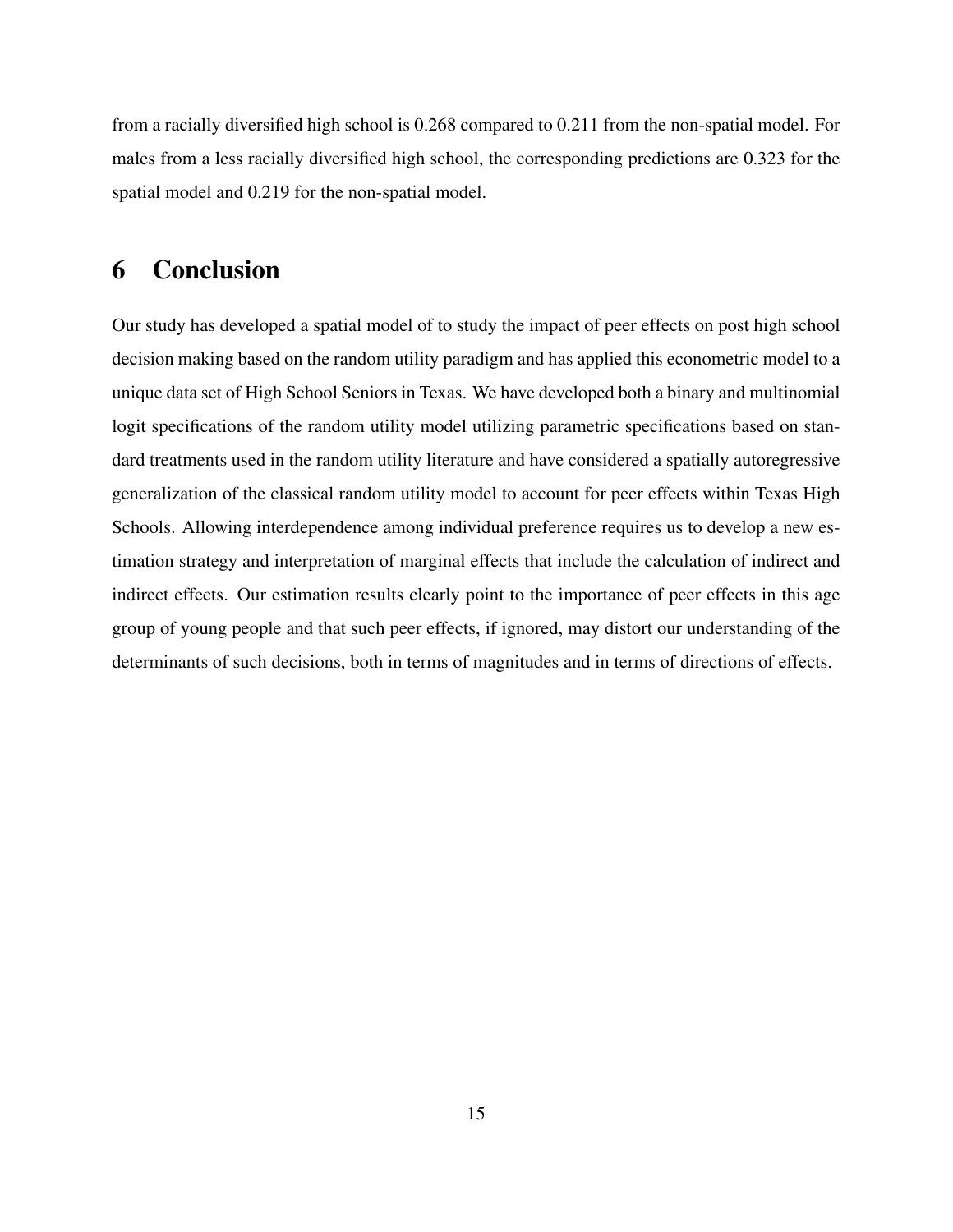## References

- <span id="page-15-2"></span>Alvarado, S. E., & Turley, R. N. L. (2012). College-bound friends and college application choices: Heterogeneous effects for Latino and white students. *Social Science Research*, *41*(6), 1451– 1468.
- <span id="page-15-5"></span>Anselin, L. (2002). Under the hood issues in the specification and interpretation of spatial regression models. *Agricultural Economics*, *27*(3), 247–267.
- <span id="page-15-3"></span>Arcidiacono, P., & Nicholson, S. (2005). Peer effects in medical school. *Journal of Public Economics*, *89*(2-3), 327–350.
- <span id="page-15-10"></span>Baltagi, B. H., LeSage, J. P., & Pace, R. K. (2016). *Spatial econometrics: qualitative and limited dependent variables*. Emerald Group Publishing.
- <span id="page-15-6"></span>Calabrese, R., & Elkink, J. A. (2014). Estimators of binary spatial autoregressive models: A monte carlo study. *Journal of Regional Science*, *54*(4), 664–687.
- <span id="page-15-7"></span>Chakir, R., & Parent, O. (2009). Determinants of land use changes: A spatial multinomial probit approach. *Papers in Regional Science*, *88*(2), 327–344.
- <span id="page-15-0"></span>Ding, W., & Lehrer, S. F. (2007). Do peers affect student achievement in China's secondary schools? *Review of Economics and Statistics*, *89*(2), 300–312.
- <span id="page-15-4"></span>Fletcher, J. M. (2010). Peer influences on college choices: New evidence from Texas.
- <span id="page-15-1"></span>Fletcher, J. M., & Tienda, M. (2009). High school classmates and college success. *Sociology of Education*, *82*(4), 287–314.
- <span id="page-15-8"></span>Kelejian, H. H., & Piras, G. (2014). Estimation of spatial models with endogenous weighting matrices, and an application to a demand model for cigarettes. *Regional Science and Urban Economics*, *46*, 140–149.
- <span id="page-15-9"></span>LeSage, J. (2014). What regional scientists need to know about spatial econometrics. *Available at SSRN 2420725*.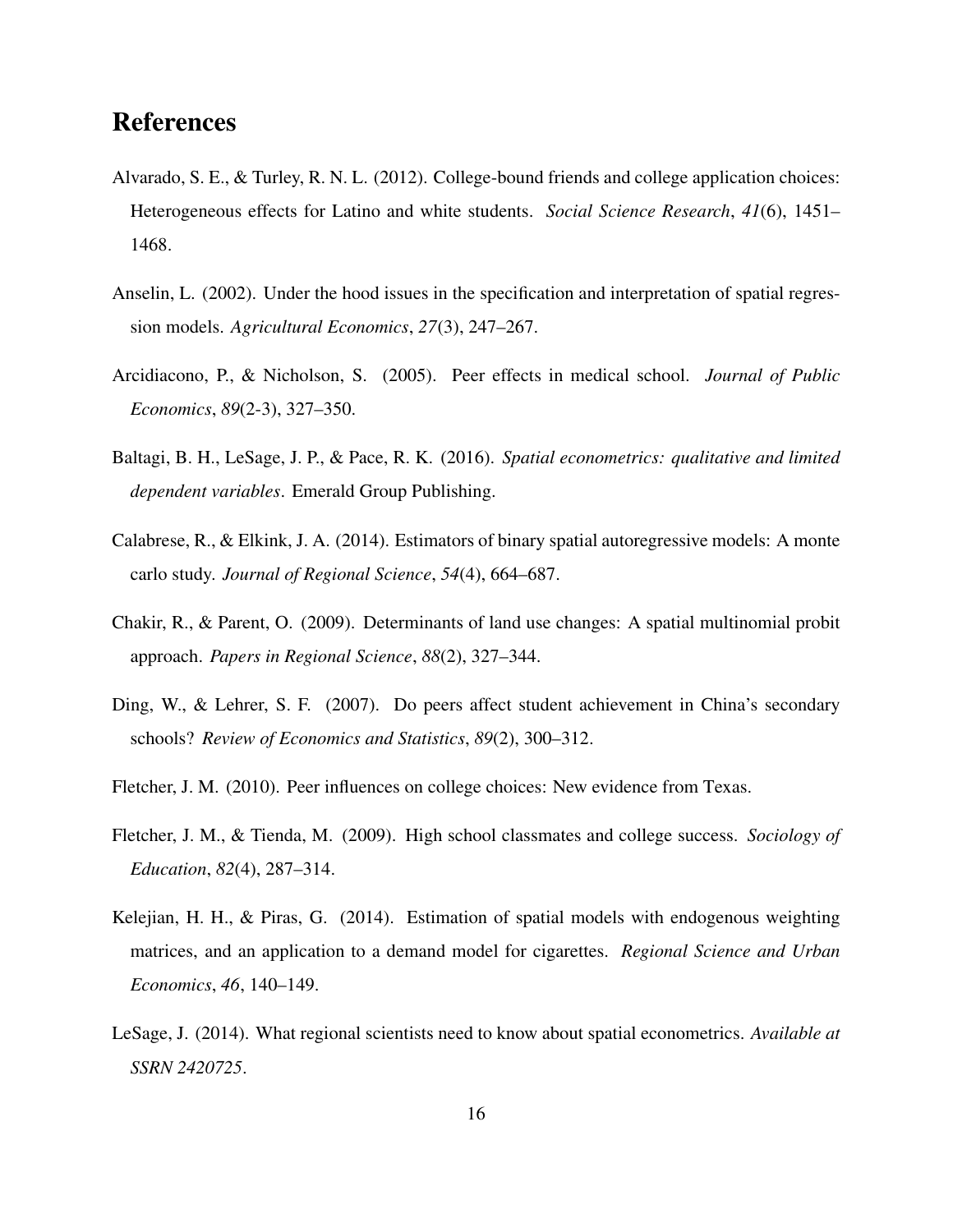<span id="page-16-7"></span>LeSage, J., & Pace, R. K. (2009). *Introduction to spatial econometrics*. Chapman and Hall/CRC.

- <span id="page-16-0"></span>Lin, X. (2010). Identifying peer effects in student academic achievement by spatial autoregressive models with group unobservables. *Journal of Labor Economics*, *28*(4), 825–860.
- <span id="page-16-3"></span>Lyle, D. S. (2007). Estimating and interpreting peer and role model effects from randomly assigned social groups at west point. *Review of Economics and Statistics*, *89*(2), 289–299.
- <span id="page-16-1"></span>Neidell, M., & Waldfogel, J. (2010). Cognitive and noncognitive peer effects in early education. *Review of Economics and Statistics*, *92*(3), 562–576.
- <span id="page-16-6"></span>Qu, X., & Lee, L.-f. (2015). Estimating a spatial autoregressive model with an endogenous spatial weight matrix. *Journal of Econometrics*, *184*(2), 209–232.
- <span id="page-16-4"></span>Smirnov, O. A. (2010). Modeling spatial discrete choice. *Regional Science and Urban Economics*, *40*(5), 292–298.
- <span id="page-16-5"></span>Smirnov, O. A., & Egan, K. J. (2012). Spatial random utility model with an application to recreation demand. *Economic Modelling*, *29*(1), 72–78.
- <span id="page-16-2"></span>Zimmerman, D. J. (2003). Peer effects in academic outcomes: Evidence from a natural experiment. *Review of Economics and statistics*, *85*(1), 9–23.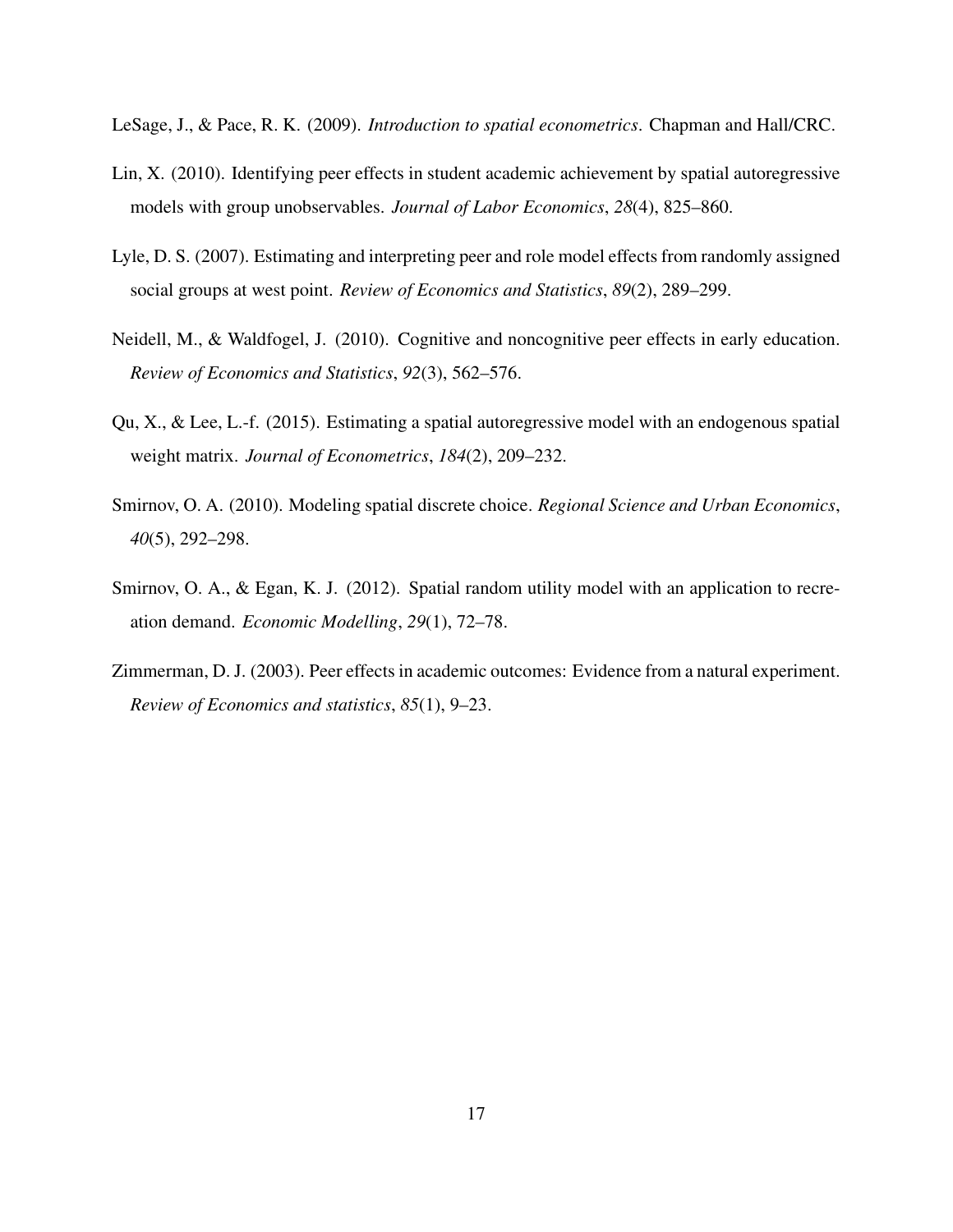| Table 1: Occupational Choice          |                  |              |              |                 |  |
|---------------------------------------|------------------|--------------|--------------|-----------------|--|
|                                       | College          | Work         | Military     | Home            |  |
| Number of Observation<br>(Proportion) | 2189<br>$(70\%)$ | 463<br>(15%) | 146<br>(5%)  | 327<br>$(10\%)$ |  |
|                                       | College          |              | Not College  |                 |  |
| Number of Observation<br>(Proportion) | 2523<br>(81%)    |              | 602<br>(19%) |                 |  |

<span id="page-17-0"></span>

<sup>a</sup> Total number of observations is 3125

|                          | Mean    | Std. Dev. |
|--------------------------|---------|-----------|
| Gender                   | 0.45    | 0.49      |
| Age                      | 18.42   | 0.59      |
| House renter             | 0.14    | 0.35      |
| Father education         | 5.33    | 1.98      |
| Mother education         | 5.18    | 1.85      |
| Rank                     | 39.29   | 48.98     |
| HS College percentage    | 75.83   | 19.29     |
| HS dropout rate          | 1.55    | 1.05      |
| Low income               | 31.43   | 22.78     |
| AP course offered        | 13.56   | 5.53      |
| AP taking percentage     | 13.19   | 6.66      |
| AP passing percentage    | 52.02   | 23.60     |
| <b>Total Enrollment</b>  | 2393.42 | 1176.66   |
| Distance 4yr college     | 10.13   | 8.89      |
| Distance 2yr college     | 12.94   | 15.06     |
| Distance private college | 51.63   | 67.61     |
| HS mean algebra score    | 1411.54 | 272.44    |
| Nonwhite                 | 1386.26 | 1192.10   |
|                          |         |           |

<span id="page-17-1"></span>

| Table 2: Descriptive Statistics |
|---------------------------------|
|---------------------------------|

<sup>a</sup> HS stands for high school.

<sup>b</sup> Gender equals to 1 if female.

 $\overrightarrow{c}$  The variable House renter is an indicator that equals to 1 if a household rents.

<sup>d</sup> The variable Father/Mother education: 1-Illiterate/Semi-literate, 2-Elementary school, 3-Middle school, 4-High school, 5-some college, 6-2 year college, 7-4 year college, 8-Master degree, 9-professional grad grad school

e The variable Rank is class ranking of high school students indicated in percentile. The higher the rank, the lower the percentage.

<sup>f</sup> The variable HS college percentage is the percentage of students plan to attend college in each high school.

<sup>g</sup> The variable Low income is the percentage of low income families in each high school.

<sup>h</sup> Nonwhite is the total number of nonwhite students in each high school.<br>
<sup>i</sup> Total number of observation is 3125

Total number of observation is 3125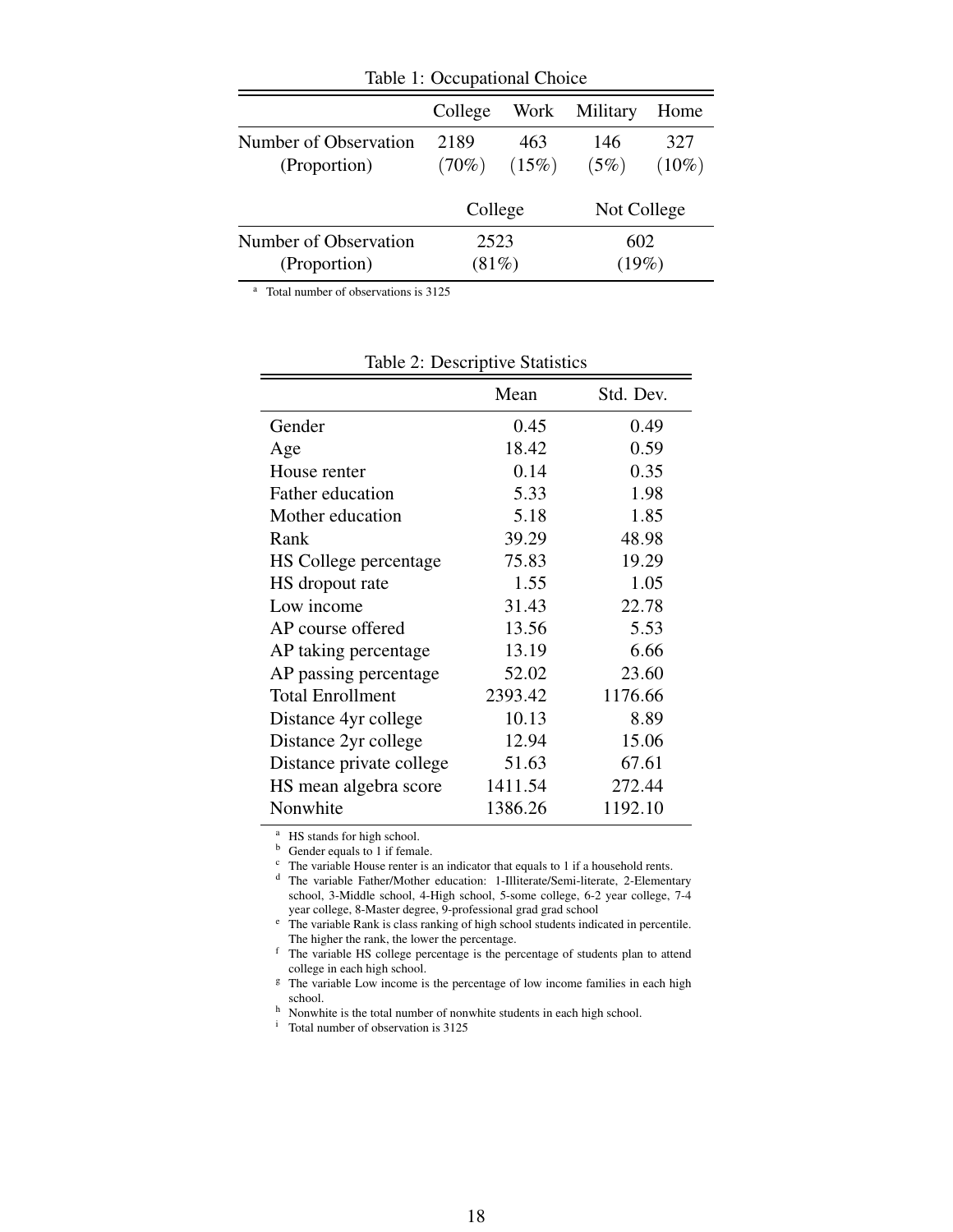<span id="page-18-0"></span>

Figure 1: Example of An Undirected Network of Peers-School A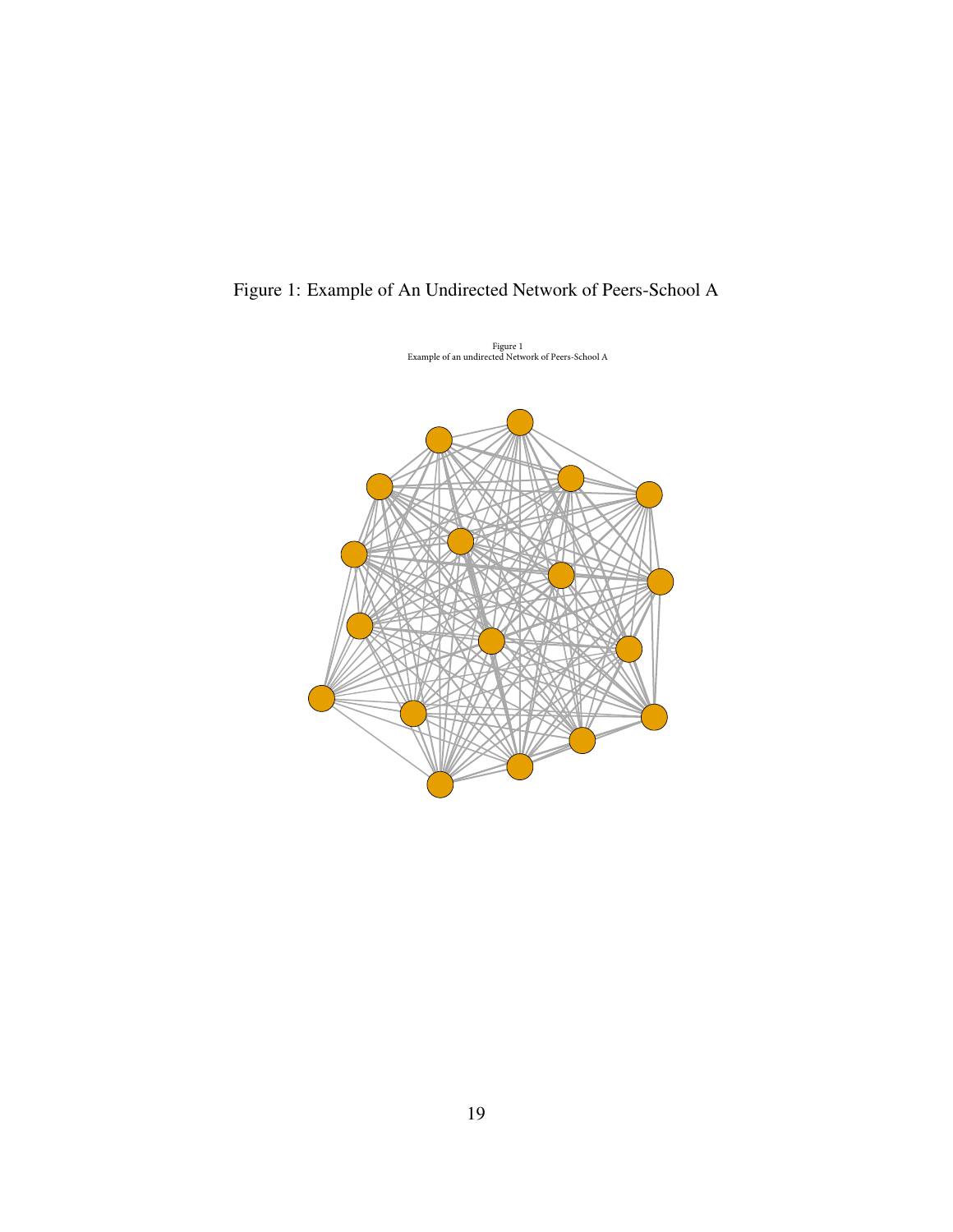

<span id="page-19-0"></span>Figure 2: Example of An Undirected Network of Peers-School B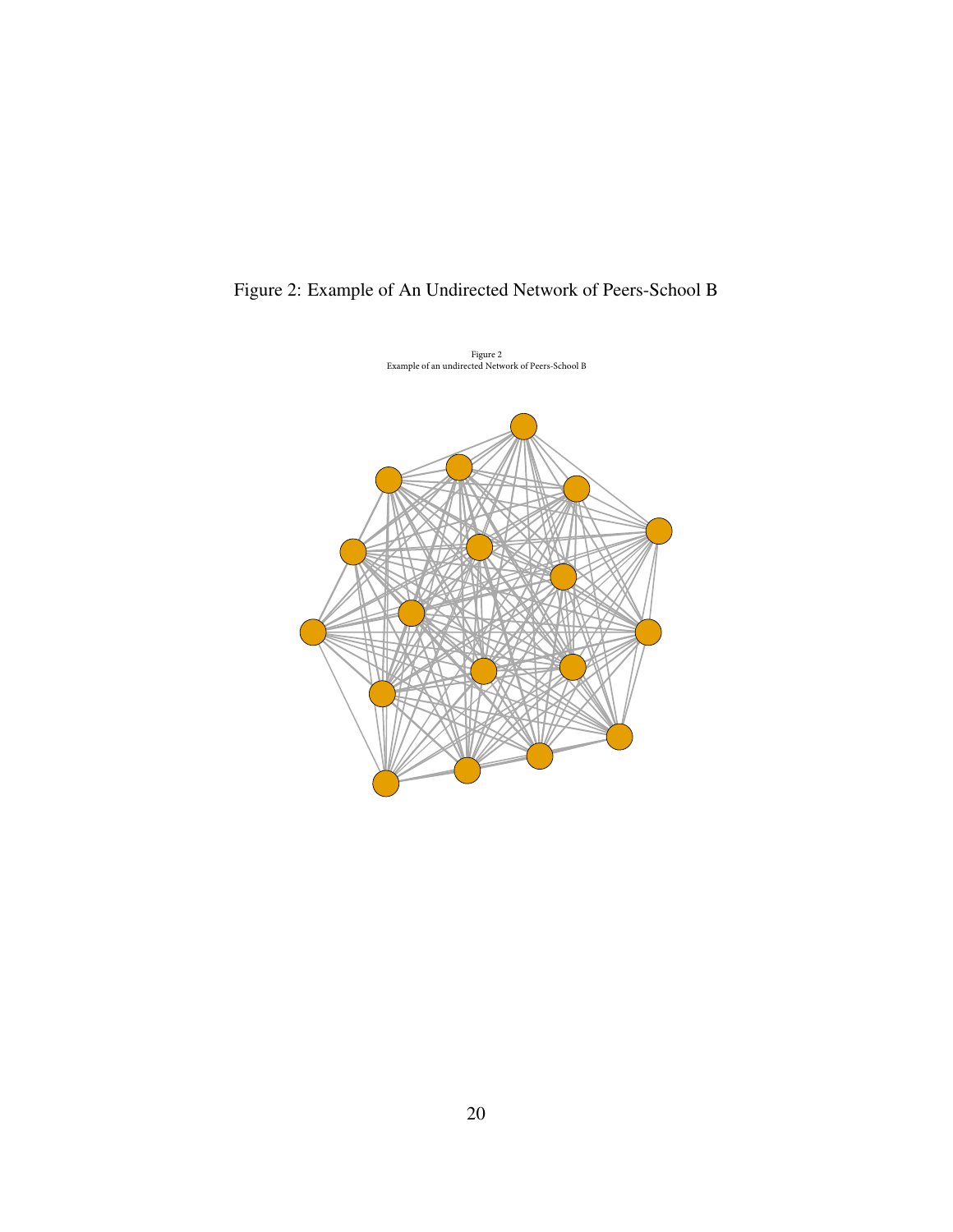|                             | β           | APE           | <b>PEA</b>    |
|-----------------------------|-------------|---------------|---------------|
| Gender                      | $-0.37***$  | $-0.05***$    | $-0.05***$    |
| Age                         | $-0.14*$    | $-0.02**$     | $-0.02**$     |
| House owner                 | $-0.31**$   | $-0.04***$    | $-0.04***$    |
| Father education            | $0.14***$   | $0.02***$     | $0.02***$     |
| Mother education            | $0.23***$   | $0.03***$     | $0.03***$     |
| Rank                        | $-0.01***$  | $-1.36e-3***$ | $-1.33e-3***$ |
| HS college percentage       | 0.01        | $2.63e-4$     | $2.58e-4$     |
| HS dropout rate             | $-0.03$     | $-4.62e-3$    | $-4.53e-3$    |
| Low income                  | $-0.02***$  | $-2.01e-3***$ | $-1.97e-3***$ |
| AP course offered           | $0.03*$     | $3.81e-3$     | $3.74e-3$     |
| AP taking percentage        | $-1.05e-3$  | $-1.42e-4$    | $-1.38e-4$    |
| AP passing percentage       | $6.39e-4$   | $8.60e-5$     | $8.44e-5$     |
| <b>Total Enrollment</b>     | $-8.12e-5$  | $-1.09e-5$    | $-1.07e-5$    |
| Distance to 4yr college     | $0.02***$   | $2.56e-3***$  | $2.51e-3***$  |
| Distance to 2yr college     | $-0.01***$  | $-1.75e-3***$ | $-1.72e-3***$ |
| Distance to private college | $2.62e-3**$ | $3.53e-4***$  | $3.46e-4***$  |
| HS mean algebra             | $1.51e-4$   | $2.03e-5$     | $1.99e-5$     |
| Nonwhite                    | $1.19e-4$   | $1.61e-5$     | $1.58e-5$     |

<span id="page-20-0"></span>Table 3: Binary Logit Model

<sup>a</sup> HS stands for high school.

<sup>b</sup> Gender equals to 1 if female.

 $y = 1$  if attending college

 $\cdot$  The variable House renter is an indicator that equals to 1 if a household rents.

<sup>d</sup> The variable Father/Mother education: 1-Illiterate/Semi-literate, 2-Elementary school, 3-Middle school, 4-High school, 5 some college, 6-2 year college, 7-4 year college, 8-Master degree, 9-professional grad grad school

<sup>e</sup> The variable Rank is class ranking of high school students indicated in percentile. The lower the percentage, the higher this person is ranked and therefore the coefficient is negative.

 $\rm{f}$  The variable HS college percentage is the percentage of students plan to attend college in each high school.

<sup>g</sup> The variable Low income is the percentage of low income families in each high school.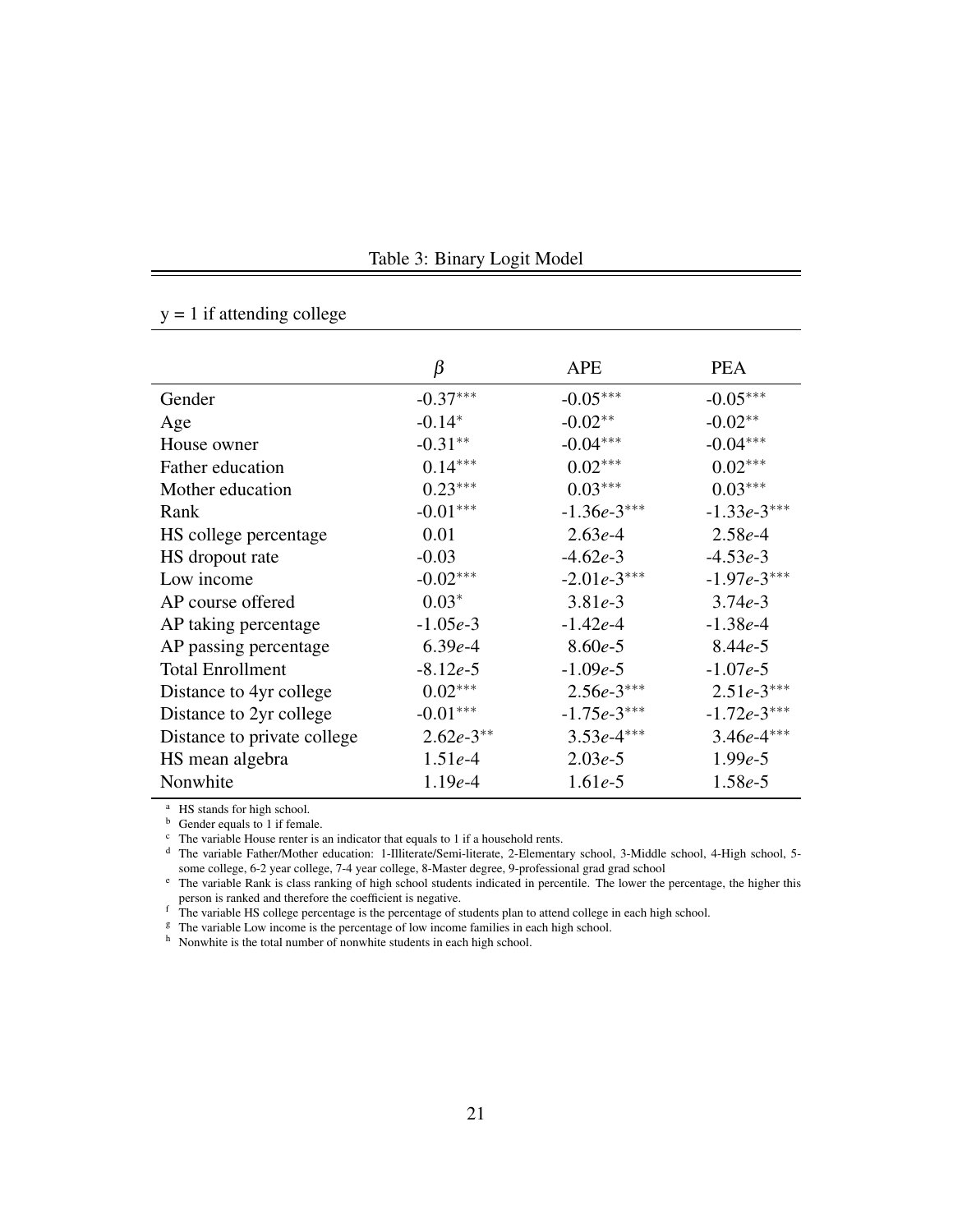| Peer effect<br>$\rho$       | $0.29**$     |
|-----------------------------|--------------|
|                             |              |
|                             | β            |
| Gender                      | $-0.19***$   |
| Age                         | $-0.14*$     |
| House renter                | $-0.43**$    |
| Father education            | $0.10***$    |
| Mother education            | $-0.13$      |
| Rank                        | $-0.07***$   |
| HS college percentage       | $0.01**$     |
| HS dropout rate             | $-0.04**$    |
| Low income                  | $-0.03*$     |
| AP course offered           | $0.02*$      |
| AP taking percentage        | $0.02*$      |
| AP passing percentage       | $3.30e-3*$   |
| <b>Total Enrollment</b>     | $2.80e-4$    |
| Distance to 4yr college     | $-0.03***$   |
| Distance to 2yr college     | $9.80e-3$    |
| Distance to private college | $-4.21e-3**$ |
| HS mean algebra             | $1.92e-4$    |
| Nonwhite                    | $-3.00e-4$   |

<span id="page-21-0"></span>Table 4: Spatial Binary Logit Model: Point Estimates

 $y = 1$  if attending college

<sup>a</sup> HS stands for high school.

<sup>b</sup> Gender equals to 1 if female.

 $\overrightarrow{c}$  The variable House renter is an indicator that equals to 1 if a household rents.

<sup>d</sup> The variable Father/Mother education: 1-Illiterate/Semi-literate, 2-Elementary school, 3-Middle school, 4-High school, 5-some college, 6-2 year college, 7-4 year college, 8-Master degree, 9 professional grad grad school

<sup>e</sup> The variable Rank is class ranking of high school students indicated in percentile. The lower the percentage, the higher this person is ranked and therefore the coefficient is negative.

<sup>f</sup> The variable HS college percentage is the percentage of students plan to attend college in each high school.

<sup>g</sup> The variable Low income is the percentage of low income families in each high school.

h Nonwhite is the total number of nonwhite students in each high school.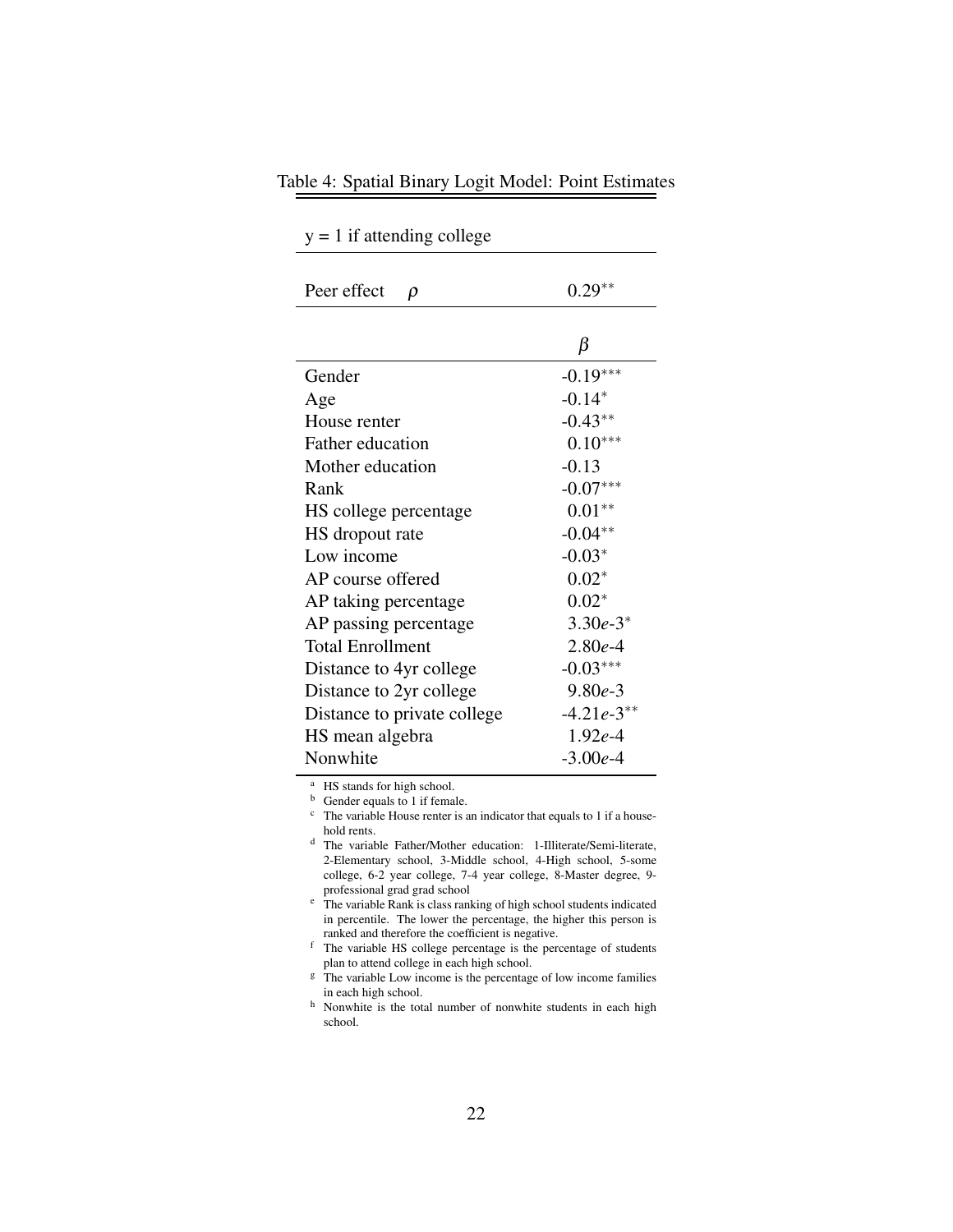<span id="page-22-0"></span>

| Table 5: Spatial Binary Logit Model: Direct & Indirect Effect |
|---------------------------------------------------------------|
|                                                               |
|                                                               |

|                             | DE           | ΙE           |
|-----------------------------|--------------|--------------|
| Gender                      | $-0.19***$   | $-0.08***$   |
| Age                         | $-0.14*$     | $-0.06**$    |
| House renter                | $-0.43**$    | $-0.17**$    |
| Father education            | $0.10***$    | $0.04**$     |
| Mother education            | $-0.13$      | $-0.05$      |
| Rank                        | $-0.07***$   | $-0.03***$   |
| HS college percentage       | $0.01**$     | $4.05e-3**$  |
| HS dropout rate             | $-0.04**$    | $-0.02*$     |
| Low income                  | $-0.03*$     | $-0.01*$     |
| AP course offered           | $0.02*$      | $8.11e-3*$   |
| AP taking percentage        | $0.02*$      | $8.01e-3$    |
| AP passing percentage       | $3.30e-3*$   | $1.34e-3*$   |
| <b>Total Enrollment</b>     | $2.80e-4$    | $1.13e-4$    |
| Distance to 4yr college     | $-0.03***$   | $-0.01$      |
| Distance to 2yr college     | $9.80e-3$    | $3.97e-3*$   |
| Distance to private college | $-4.21e-3**$ | $-1.71e-3**$ |
| HS mean algebra             | $1.92e-4$    | $7.71e-5$    |
| Nonwhite                    | $-3.00e-4$   | $1.21e-4*$   |

#### $y = 1$  if attending college

 $=$ 

 $\overline{a}$  HS stands for high school.

 $<sup>b</sup>$  Gender equals to 1 if female.</sup>

 $\cdot$  The variable House renter is an indicator that equals to 1 if a household rents.

<sup>d</sup> The variable Father/Mother education: 1-Illiterate/Semi-literate, 2-Elementary school, 3-Middle school, 4-High school, 5-some college, 6-2 year college, 7-4 year college, 8-Master degree, 9 professional grad grad school

<sup>e</sup> The variable Rank is class ranking of high school students indicated in percentile. The lower the percentage, the higher this person is ranked and therefore the coefficient is negative.

f The variable HS college percentage is the percentage of students plan to attend college in each high school.

<sup>g</sup> The variable Low income is the percentage of low income families in each high school.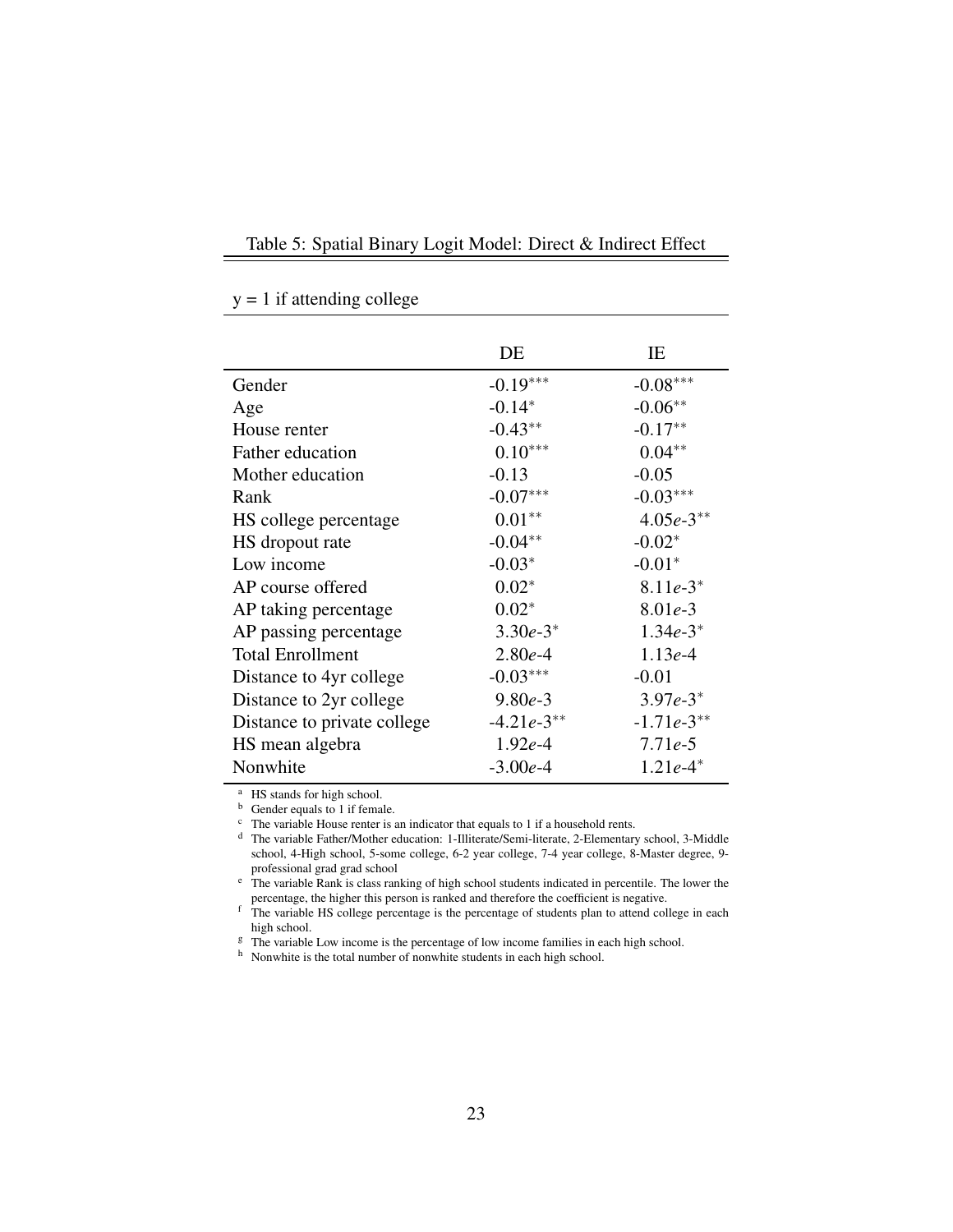| <b>Predicted Probability</b> |         | Variables |                    |                  |
|------------------------------|---------|-----------|--------------------|------------------|
| Non-spatial                  | Spatial | Gender    | Parental education | Racial diversity |
| 0.578                        | 0.526   | Female    | Low                | Yes              |
| 0.609                        | 0.541   | Female    | Low                | N <sub>0</sub>   |
| 0.794                        | 0.763   | Female    | High               | Yes              |
| 0.845                        | 0.801   | Female    | High               | N <sub>o</sub>   |
| 0.666                        | 0.692   | Male      | Low                | Yes              |
| 0.705                        | 0.712   | Male      | Low                | N <sub>0</sub>   |
| 0.860                        | 0.821   | Male      | High               | Yes              |
| 0.885                        | 0.877   | Male      | High               | N <sub>0</sub>   |

<span id="page-23-0"></span>Table 6: Predicted Probability: Binary Models

<sup>a</sup> Predicted probability is the probability of attending college. Probability of all 2 choices sum up to 1 and therefore probability of not attending college is the residual.

 $b$  Predicted probability for spatial model is calculated by averaging spatial weight matrix as seen in Equation [\(11\)](#page-6-3).

 $c$  Parental education is defined as high if both parents have at least high school degree.

<sup>d</sup> Racial diversity is yes if a high school with at least 50% of its student body is non-white.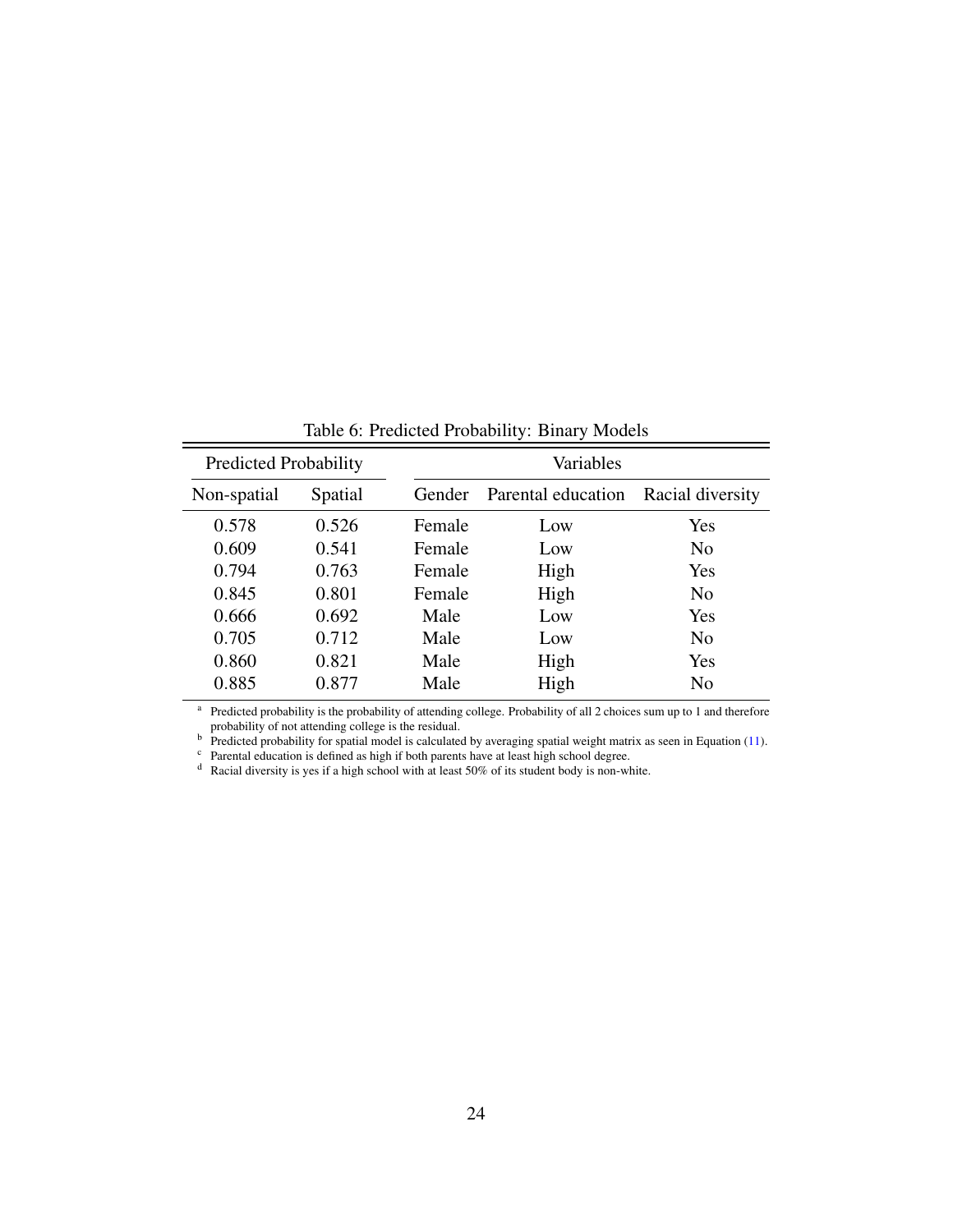<span id="page-24-0"></span> $y = 1$  if attending college

 $y = 2$  if working

 $y = 3$  if serving in military

 $y = 4$  if staying at home (base)

|                             | College $\beta_1$ | Work $\beta_2$ | Military $\beta_3$ |
|-----------------------------|-------------------|----------------|--------------------|
| Gender                      | 0.07              | $0.69***$      | $1.86***$          |
| Age                         | $-0.03$           | $0.24***$      | $-0.17$            |
| House renter                | $-0.31**$         | $-0.32**$      | 0.03               |
| Father education            | $0.14***$         | $-0.05$        | 0.09               |
| Mother education            | $0.20***$         | 0.06           | 0.04               |
| Rank                        | $-1.35e-3***$     | $-1.49e-3$     | $-1.90e-3*$        |
| HS college percentage       | $4.22e-3$         | $7.94e-3**$    | $2.37e-3$          |
| HS dropout rate             | $-0.02$           | $-0.16**$      | $-0.03$            |
| Low income                  | $-0.01*$          | $-5.94e-3$     | $-7.40e-4$         |
| AP course offered           | 0.02              | $3.26e-4$      | $-0.04$            |
| AP taking percentage        | $-8.51e-3$        | $-5.55e-3$     | $-0.02$            |
| AP passing percentage       | $2.56e-3$         | $-5.58e-3$     | $3.51e-4$          |
| <b>Total Enrollment</b>     | $-5.50e-5$        | $1.99e-4$      | $7.65e-5$          |
| Distance to 4yr college     | $0.02***$         | $0.03**$       | 0.02               |
| Distance to 2yr college     | $-0.02***$        | $-3.09e-3$     | $-0.02*$           |
| Distance to private college | $1.21e-3$         | $-3.32e-3**$   | $-1.76e-3$         |
| HS mean algebra             | $-4.98e-4$        | $-5.15e-4$     | $-5.72e-4$         |
| Nonwhite                    | $1.14e-4$         | $-1.46e-4$     | $1.52e-4$          |
| Constant                    | 2.35              | $-3.24*$       | 2.13               |

<sup>a</sup> HS stands for high school.

<sup>b</sup> Gender equals to 1 if female.

 $\overline{c}$  The variable House renter is an indicator that equals to 1 if a household rents.

<sup>d</sup> The variable Father/Mother education: 1-Illiterate/Semi-literate, 2-Elementary school, 3-Middle school, 4-High school, 5-some college, 6-2 year college, 7-4 year college, 8-Master degree, 9-professional grad grad school

<sup>e</sup> The variable Rank is class ranking of high school students indicated in percentile. The lower the percentage, the higher this person is ranked and therefore the coefficient is negative.

f The variable HS college percentage is the percentage of students plan to attend college in each high school.

<sup>g</sup> The variable Low income is the percentage of low income families in each high school.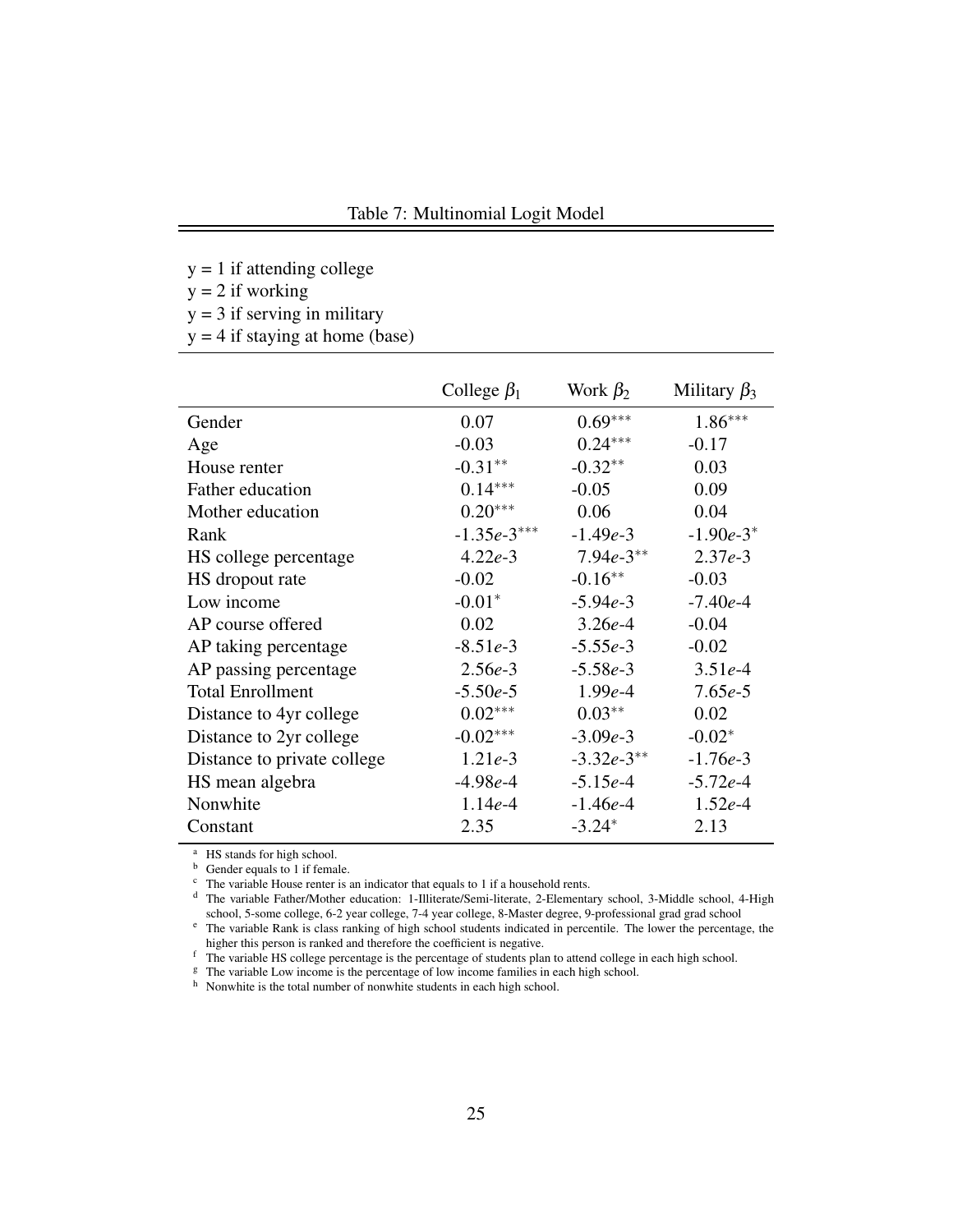| Variables                                                                       | Gender                                                      | Age                                               | House<br>owner                                          | Father<br>education                                                                   | Mother<br>education         | Rank                                                        |
|---------------------------------------------------------------------------------|-------------------------------------------------------------|---------------------------------------------------|---------------------------------------------------------|---------------------------------------------------------------------------------------|-----------------------------|-------------------------------------------------------------|
| $y = 1$ if College                                                              | $-0.102***$                                                 | $-0.024*$                                         | $-0.028$                                                | $0.028***$                                                                            | $0.031***$                  | $-0.002***$                                                 |
| $y = 2$ if Work                                                                 | $0.059***$                                                  | $0.033***$                                        | $-0.010$                                                | $-0.020***$                                                                           | $-0.012***$                 | $0.001***$                                                  |
| $y = 3$ if Military                                                             | $0.071***$                                                  | $-0.008$                                          | 0.011                                                   | $4.081e-4$                                                                            | $-0.005*$                   | $3.061e-4***$                                               |
| $y = 4$ if Home                                                                 | $-0.028***$                                                 | $-0.001$                                          | $0.026*$                                                | $-0.008**$                                                                            | $-0.014***$                 | $8.891e-4***$                                               |
| Variables                                                                       | HS college                                                  | HS dropout                                        | Low                                                     | AP course                                                                             | AP taking                   | <b>AP</b> Passing                                           |
|                                                                                 | percentage                                                  | rate                                              | income                                                  | offered                                                                               | percentage                  | percentage                                                  |
| $y = 1$ if College                                                              | $-2.156e-05$                                                | 0.011                                             | $-0.002**$                                              | 0.004                                                                                 | $-4.170e-4$                 | 0.001                                                       |
| $y = 2$ if Work                                                                 | $5.341e-4$                                                  | $-0.017**$                                        | $4.731e-4$                                              | $-0.001$                                                                              | $3.222e-4$                  | $-0.001**$                                                  |
| $y = 3$ if Military                                                             | $-8.714e-05$                                                | $7.391e-4$                                        | $3.790e-4$                                              | $-0.002$                                                                              | $-6.735e-4$                 | $1.291e-4$                                                  |
| $y = 4$ if Home                                                                 | $-4.261e-4$                                                 | 0.004                                             | $9.227e-4$                                              | $-0.001$                                                                              | 0.001                       | $-7.481e-05$                                                |
| Variables                                                                       | Total<br>enrollment                                         | Distance to<br>4 yr college                       | Distance<br>2yr college                                 | Distance to<br>private college                                                        | HS mean<br>algebra          | Nonwhite                                                    |
| $y = 1$ if College<br>$y = 2$ if Work<br>$y = 3$ if Military<br>$y = 4$ if Home | $-2.661e-05$<br>$2.983e-05*$<br>$-3.462e-06$<br>$2.611e-07$ | $8.939e-4$<br>0.001<br>$-3.849e-05$<br>$-0.002**$ | $-0.003$ ***<br>$0.002**$<br>$-1.547e-4$<br>$0.001$ *** | $5.754e-4*** -2.801e-05$<br>$-4.900e-4*** -1.041e-05$<br>$-7.973e-05$<br>$-6.028e-06$ | $-5.841e-06$<br>$4.421e-05$ | $3.001e-05$<br>$-2.914e-05*$<br>$4.531e-06$<br>$-5.400e-06$ |

<span id="page-25-0"></span>Table 8: Multinomial Logit Model: Average Partial Effect

<sup>a</sup> HS stands for high school.

 $<sup>b</sup>$  Gender equals to 1 if female.</sup>

 $\degree$  The variable House renter is an indicator that equals to 1 if a household rents.

<sup>d</sup> The variable Father/Mother education: 1-Illiterate/Semi-literate, 2-Elementary school, 3-Middle school, 4-High school, 5-some college, 6-2 year college, 7-4 year college, 8-Master degree, 9-professional grad grad school

e The variable Rank is class ranking of high school students indicated in percentile. The lower the percentage, the higher this person is ranked and therefore the coefficient is negative.

f The variable HS college percentage is the percentage of students plan to attend college in each high school.

<sup>g</sup> The variable Low income is the percentage of low income families in each high school.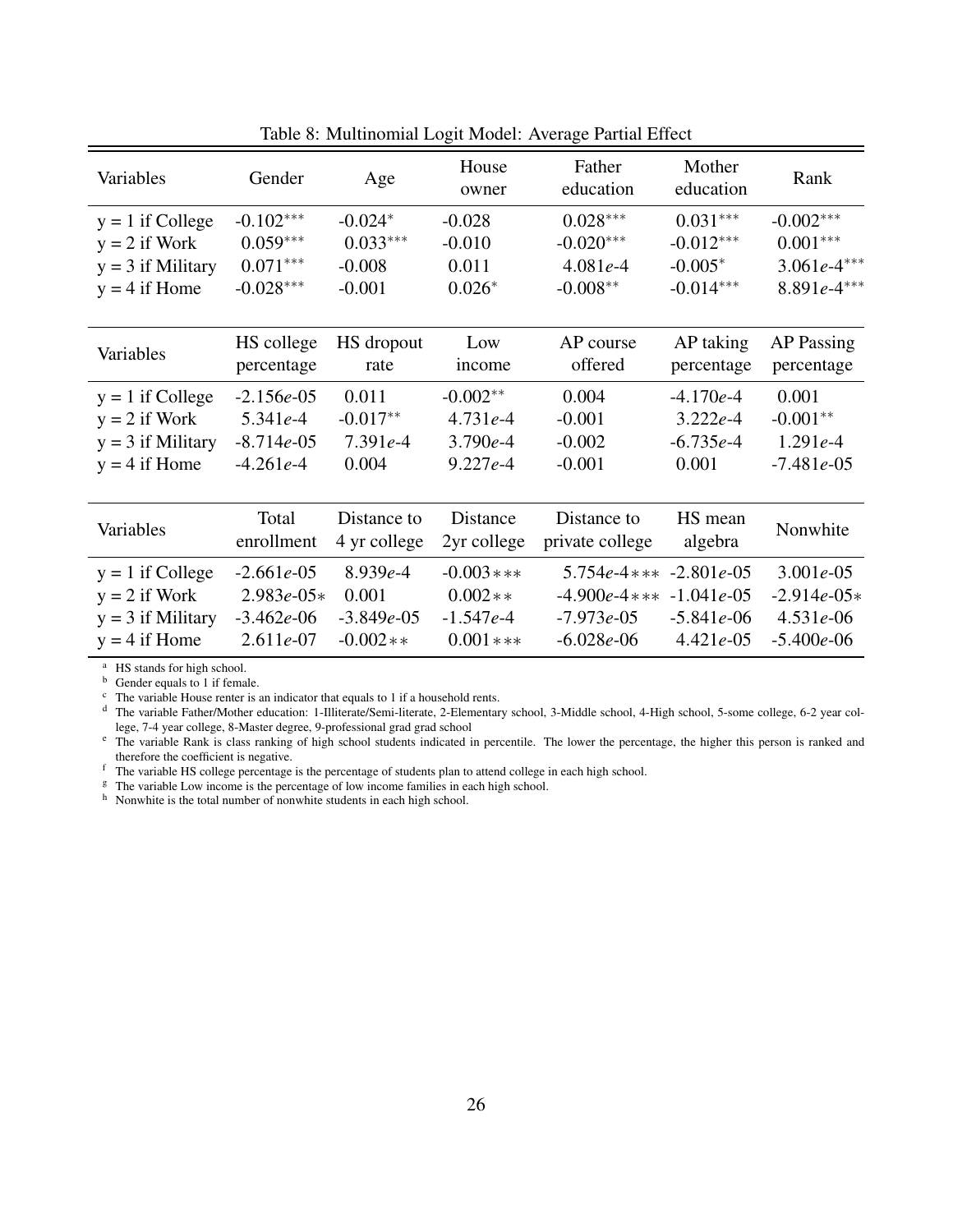| Variables           | Gender       | Age          | House<br>owner | Father<br>education | Mother<br>education | Rank              |
|---------------------|--------------|--------------|----------------|---------------------|---------------------|-------------------|
| $y = 1$ if College  | $-0.102***$  | $-0.026**$   | $-0.027$       | $0.030***$          | $0.032***$          | $-0.002***$       |
| $y = 2$ if Work     | $0.067***$   | $0.033***$   | $-0.006$       | $-0.021***$         | $-0.014***$         | $0.001***$        |
| $y = 3$ if Military | $0.054***$   | $-0.005$     | 0.009          | $-2.629e-4$         | $-0.004**$          | $0.001***$        |
| $y = 4$ if Home     | $-0.019*$    | $3.551e-05$  | $0.025*$       | $-0.009**$          | $-0.014***$         | $0.001***$        |
|                     |              |              |                |                     |                     |                   |
| Variables           | HS college   | HS dropout   | Low            | AP course           | AP taking           | <b>AP</b> Passing |
|                     | percentage   | rate         | income         | offered             | percentage          | percentage        |
| $y = 1$ if College  | $-5.681e-5$  | 0.013        | $-0.002**$     | 0.004               | $-5.530e-4$         | 0.001             |
| $y = 2$ if Work     | $5.040e-4$   | $-0.017**$   | $6.039e-4$     | $-0.001$            | $3.146e-4$          | $-9.790e-4**$     |
| $y = 3$ if Military | $-6.260e-5$  | $2.951e-4$   | $3.110e-4$     | $-0.002*$           | $-4.811e-4$         | $7.536e-5$        |
| $y = 4$ if Home     | $-3.842e-4$  | 0.003        | $9.222e-4*$    | $-9.580e-4$         | $6.961e-4$          | $-1.073e-4$       |
|                     |              |              |                |                     |                     |                   |
|                     | Total        | Distance to  | Distance       | Distance to         | HS mean             | Nonwhite          |
| Variables           | enrollment   | 4 yr college | 2yr college    | private college     | algebra             |                   |
| $y = 1$ if College  | $-2.914e-05$ | $8.870e-4$   | $-0.003***$    | $6.166e-4***$       | $-2.951e-05$        | $3.326e - 05$     |
| $y = 2$ if Work     | $2.997e-05*$ | $8.941e-4$   | $0.0012***$    | $-5.122e-4***$      | $-7.771e-06$        | $-2.978e-05*$     |
| $y = 3$ if Military | $-1.988e-06$ | $-4.519e-05$ | $-6.701e-05$   | $-6.973e-05$        | $-3.703e-06$        | $2.689e - 06$     |
| $y = 4$ if Home     | $1.391e-06$  | $-0.002**$   | $0.001***$     | $-3.411e-05$        | $4.107e-05$         | $-6.175e-06$      |

<span id="page-26-0"></span>Table 9: Multinomial Logit Model: Partial Effect at Average

<sup>a</sup> HS stands for high school.

<sup>b</sup> Gender equals to 1 if female.

 $\cdot$  The variable House renter is an indicator that equals to 1 if a household rents.

<sup>d</sup> The variable Father/Mother education: 1-Illiterate/Semi-literate, 2-Elementary school, 3-Middle school, 4-High school, 5-some college, 6-2 year college, 7-4 year college, 8-Master degree, 9-professional grad grad school

e The variable Rank is class ranking of high school students indicated in percentile. The lower the percentage, the higher this person is ranked and therefore the coefficient is negative.

<sup>f</sup> The variable HS college percentage is the percentage of students plan to attend college in each high school.

<sup>g</sup> The variable Low income is the percentage of low income families in each high school.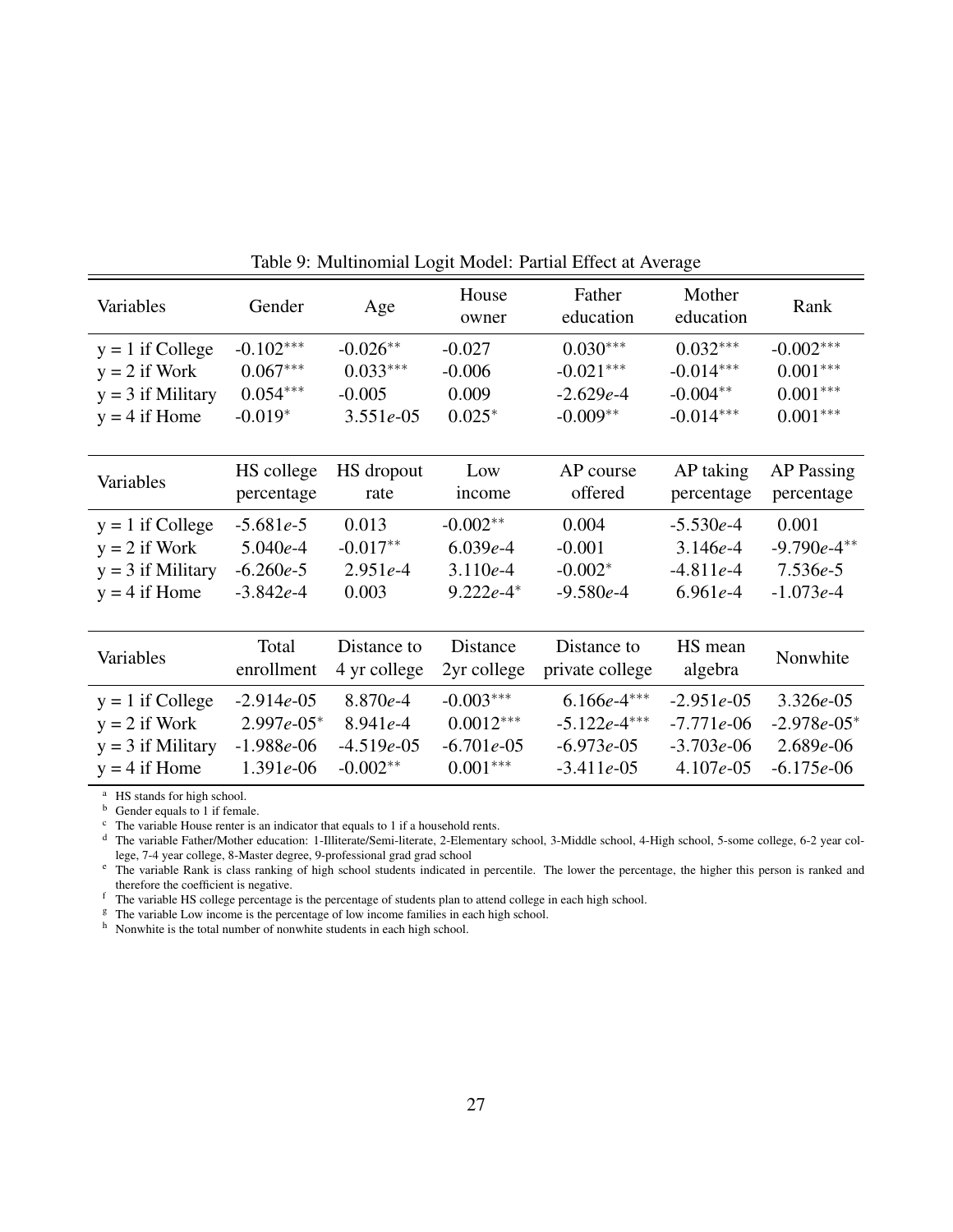<span id="page-27-0"></span> $y = 1$  if attending college

 $y = 2$  if working

 $y = 3$  if serving in military

 $y = 4$  if staying at home (base)

| Peer effect<br>$\rho$       |                   | $0.36***$      |                    |
|-----------------------------|-------------------|----------------|--------------------|
|                             | College $\beta_1$ | Work $\beta_2$ | Military $\beta_3$ |
| Gender                      | $0.08*$           | $0.64*$        | $2.98*$            |
| Age                         | $-0.03$           | $0.27**$       | $-0.16*$           |
| House renter                | $-0.31**$         | $-0.31$        | 0.04               |
| Father education            | $0.15*$           | $-0.20*$       | 0.10               |
| Mother education            | $0.24***$         | 0.07           | 0.03               |
| Rank                        | $-0.01*$          | $-1.40e-3$     | $-2.80e-3$         |
| HS college percentage       | $3.81e-4**$       | $9.51e-4$      | $3.51e-3$          |
| HS dropout rate             | $-0.02$           | $0.14***$      | $-0.02$            |
| Low income                  | $-0.07$           | $-6.72e-4$     | $9.97e-3*$         |
| AP course offered           | 0.03              | $-7.50e-4$     | $-0.04$            |
| AP taking percentage        | $-3.51e-3$        | $-3.61e-3$     | $-0.02$            |
| AP passing percentage       | $1.00e-3$         | $-3.53e-4$     | $3.11e-4$          |
| <b>Total Enrollment</b>     | $3.24e-3$         | $7.89e-4$      | $8.75e-4$          |
| Distance to 4yr college     | $-0.01***$        | $-0.04*$       | $4.62e-3$          |
| Distance to 2yr college     | $-0.015***$       | $1.00e-3$      | $-0.01$            |
| Distance to private college | $7.11e-4$         | $-4.11e-4**$   | $-3.17e-3$         |
| HS mean algebra             | $-5.24e-4$        | $-3.20e-5**$   | $-5.01e-4$         |
| Nonwhite                    | $-3.96e-5$        | $1.16e-3*$     | $-8.70e-5$         |

<sup>a</sup> HS stands for high school.

 $\overrightarrow{b}$  Gender equals to 1 if female.

 $\overrightarrow{c}$  The variable House renter is an indicator that equals to 1 if a household rents.

<sup>d</sup> The variable Father/Mother education: 1-Illiterate/Semi-literate, 2-Elementary school, 3-Middle school, 4-High school, 5-some college, 6-2 year college, 7-4 year college, 8-Master degree, 9-professional grad grad school

<sup>e</sup> The variable Rank is class ranking of high school students indicated in percentile. The lower the percentage, the higher this person is ranked and therefore the coefficient is negative.

f The variable HS college percentage is the percentage of students plan to attend college in each high school.

<sup>g</sup> The variable Low income is the percentage of low income families in each high school.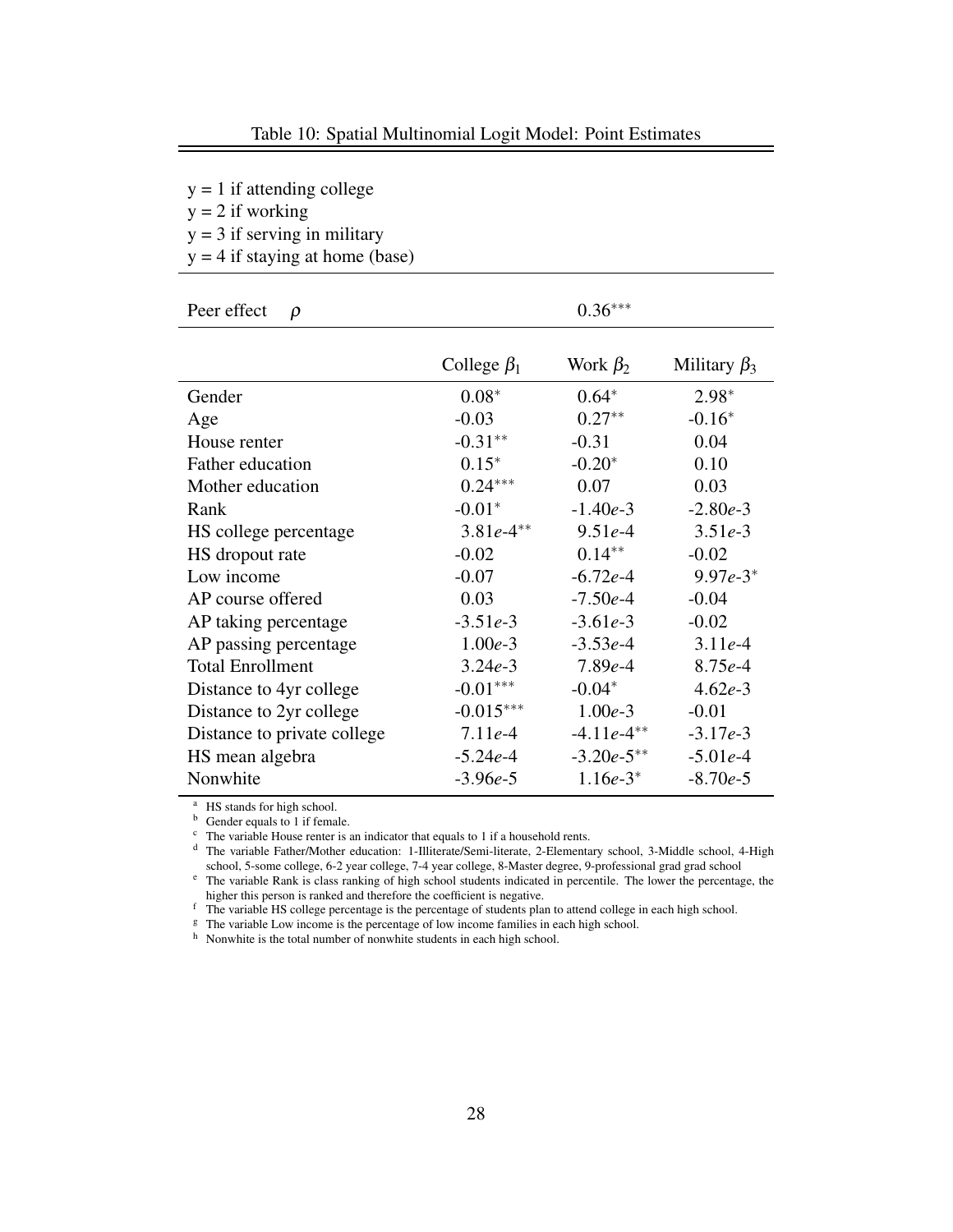<span id="page-28-0"></span> $y = 1$  if attending college

 $y = 2$  if working

- $y = 3$  if serving in military
- $y = 4$  if staying at home (base)

|                             | College     |              | Work         |             | Military   |            |
|-----------------------------|-------------|--------------|--------------|-------------|------------|------------|
|                             | DE          | IE           | DE           | IE          | DE         | IE         |
| Gender                      | $0.08*$     | $0.04*$      | $0.64*$      | $0.36**$    | $2.98*$    | $1.66*$    |
| Age                         | $-0.03$     | $-0.02*$     | $0.27**$     | $0.15***$   | $-0.16*$   | $-0.08*$   |
| House renter                | $-0.31**$   | $-0.17*$     | $-0.31$      | $-0.17$     | 0.04       | 0.02       |
| Father education            | $0.15*$     | $0.08**$     | $-0.20*$     | $-0.11*$    | 0.10       | 0.06       |
| Mother education            | $0.24***$   | $0.13***$    | 0.07         | 0.04        | 0.03       | 0.02       |
| Rank                        | $-0.01*$    | $-5.57e-3*$  | $-1.40e-3$   | $-7.88e-4$  | $-2.83e-3$ | $-1.56e-3$ |
| HS college percentage       | $3.84e-4**$ | $2.23e-4*$   | $9.51e-4$    | $5.31e-4$   | $3.55e-3$  | $1.95e-3$  |
| HS dropout rate             | $-0.02$     | $-0.01$      | $0.14**$     | $0.08*$     | $-0.02$    | $-0.01$    |
| Low income                  | $-0.07$     | $-0.04*$     | $-6.72e-4$   | $-3.73e-4*$ | $9.94e-3*$ | $5.52e-3*$ |
| AP course offered           | 0.03        | 0.02         | $-7.50e-4$   | $-4.18e-4$  | $-0.04$    | $-0.02$    |
| AP taking percentage        | $-3.51e-3$  | $1.67e-3$    | $-3.61e-3$   | $-2.01e-3$  | $-0.02$    | $-0.01$    |
| AP passing percentage       | $1.00e-3$   | $5.58e-4*$   | $-3.55e-4$   | $-1.95e-4$  | $3.11e-4$  | $1.73e-4$  |
| <b>Total Enrollment</b>     | $3.22e-3$   | $1.79e-4$    | $7.89e-4$    | $4.40e-4$   | $8.74e-4$  | $4.86e-4$  |
| Distance to 4yr college     | $-0.01***$  | $-5.58e-4**$ | $-0.04*$     | $-0.02**$   | $4.62e-3$  | $2.57e-3$  |
| Distance to 2yr college     | $-0.02***$  | $-8.37e-3**$ | $1.00e-3$    | $5.58e-4$   | $-0.01$    | $-5.58e-3$ |
| Distance to private college | $7.11e-4$   | $3.96e-4$    | $-4.11e-4**$ | $-2.29e-4*$ | $-3.09e-3$ | $-1.73e-4$ |
| HS mean algebra             | $-5.24e-4$  | $-2.92e-4$   | $-3.20e-5**$ | $1.78e-5$   | $-5.01e-4$ | $-2.79e-4$ |
| Nonwhite                    | $-3.94e-5$  | $-2.18e-5$   | $1.81e-3*$   | $-6.13e-4*$ | $-8.69e-5$ | $-4.85e-5$ |

<sup>a</sup> HS stands for high school.<br><sup>b</sup> Gender equals to 1 if fema

Gender equals to 1 if female.

 $\epsilon$  The variable House renter is an indicator that equals to 1 if a household rents.

<sup>d</sup> The variable Father/Mother education: 1-Illiterate/Semi-literate, 2-Elementary school, 3-Middle school, 4-High school, 5-some college, 6-2 year college, 7-4 year college, 8-Master degree, 9-professional grad school

<sup>e</sup> The variable Rank is class ranking of high school students indicated in percentile. The lower the percentage, the higher this person is ranked and therefore the coefficient is negative.

f The variable HS college percentage is the percentage of students plan to attend college in each high school.

<sup>g</sup> The variable Low income is the percentage of low income families in each high school.